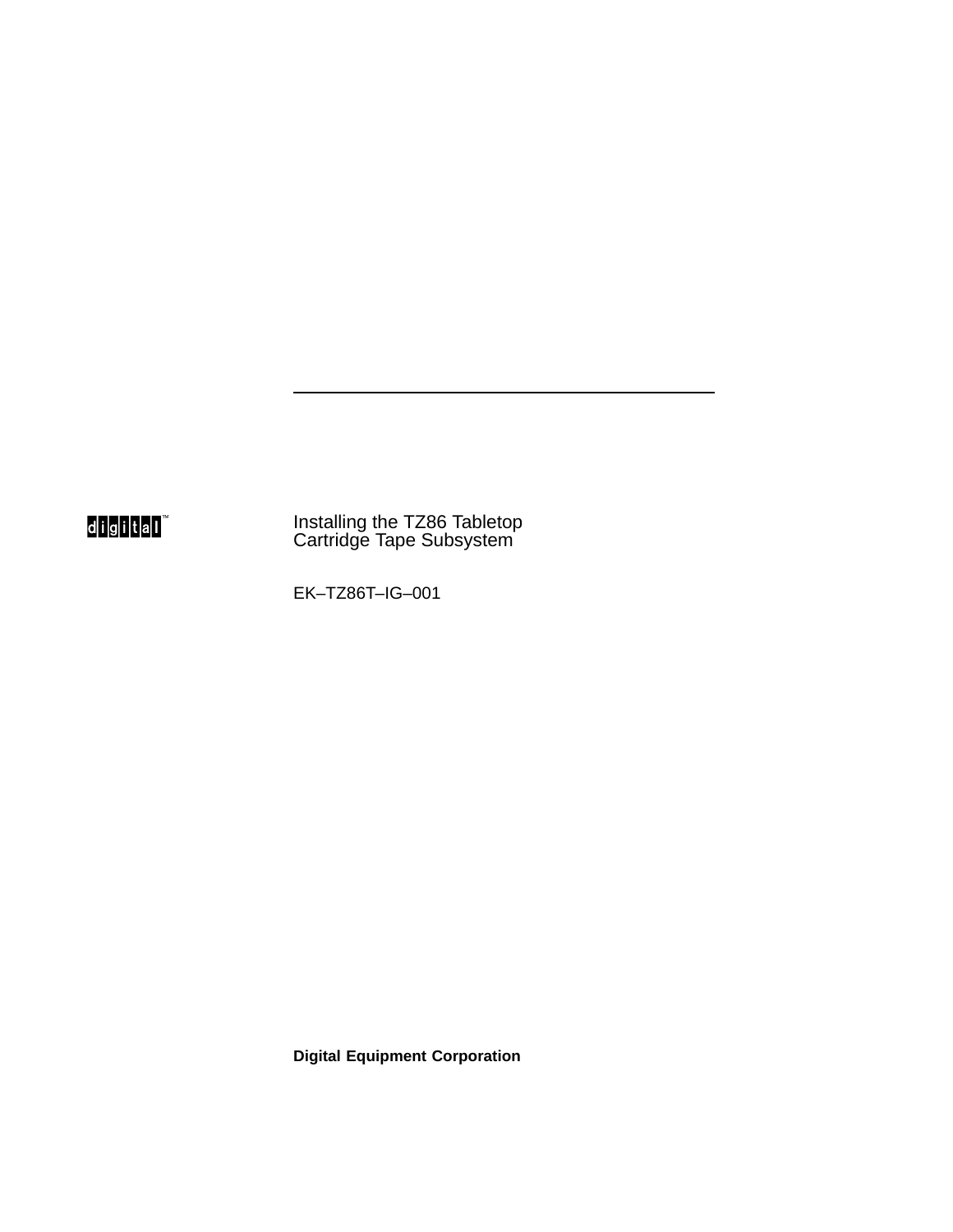#### **First Edition, July 1992**

The information in this document is subject to change without notice and should not be construed as a commitment by Digital Equipment Corporation. Digital Equipment Corporation assumes no responsibility for any errors that may appear in this document.

Copyright © Digital Equipment Corporation 1992

All Rights Reserved. Printed in U.S.A.

The following are trademarks of Digital Equipment Corporation: CompacTape, VAX, VMS, and the DIGITAL logo.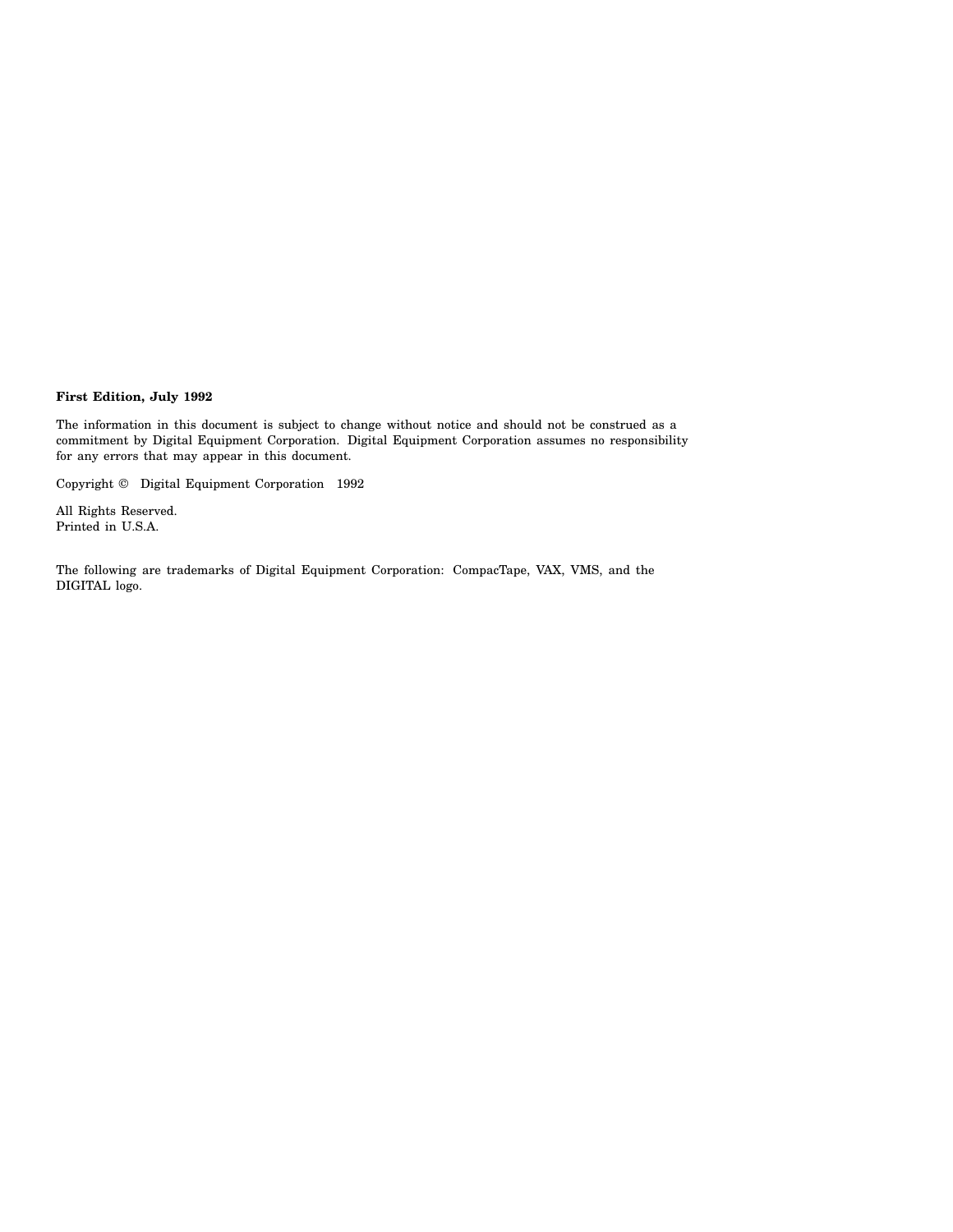## **Contents**

#### **About This Guide**

| 1            | <b>Installation Setup</b>                                                                                                                                                                                                           |         |
|--------------|-------------------------------------------------------------------------------------------------------------------------------------------------------------------------------------------------------------------------------------|---------|
|              |                                                                                                                                                                                                                                     | $1 - 1$ |
|              |                                                                                                                                                                                                                                     | $1 - 2$ |
|              | Choose a Site <i>manually choose</i> a Site manual contained a site of the contained and choose a Site of the Site of the Site of the Site of the Site of the Site of the Site of the Site of the Site of the Site of the Site of t | $1 - 3$ |
|              |                                                                                                                                                                                                                                     | $1 - 4$ |
|              |                                                                                                                                                                                                                                     | $1 - 6$ |
| $\mathbf{2}$ | <b>Physical Installation</b>                                                                                                                                                                                                        |         |
|              |                                                                                                                                                                                                                                     | $2 - 1$ |
|              |                                                                                                                                                                                                                                     | $2 - 2$ |
|              |                                                                                                                                                                                                                                     | $2 - 5$ |
| 3            | <b>Installation Testing</b>                                                                                                                                                                                                         |         |
|              |                                                                                                                                                                                                                                     | $3 - 1$ |
|              |                                                                                                                                                                                                                                     | $3 - 2$ |
|              |                                                                                                                                                                                                                                     | $3 - 4$ |
|              |                                                                                                                                                                                                                                     | $3 - 5$ |
|              | <b>Appendix A Solving Problems</b>                                                                                                                                                                                                  |         |
|              |                                                                                                                                                                                                                                     | $A-1$   |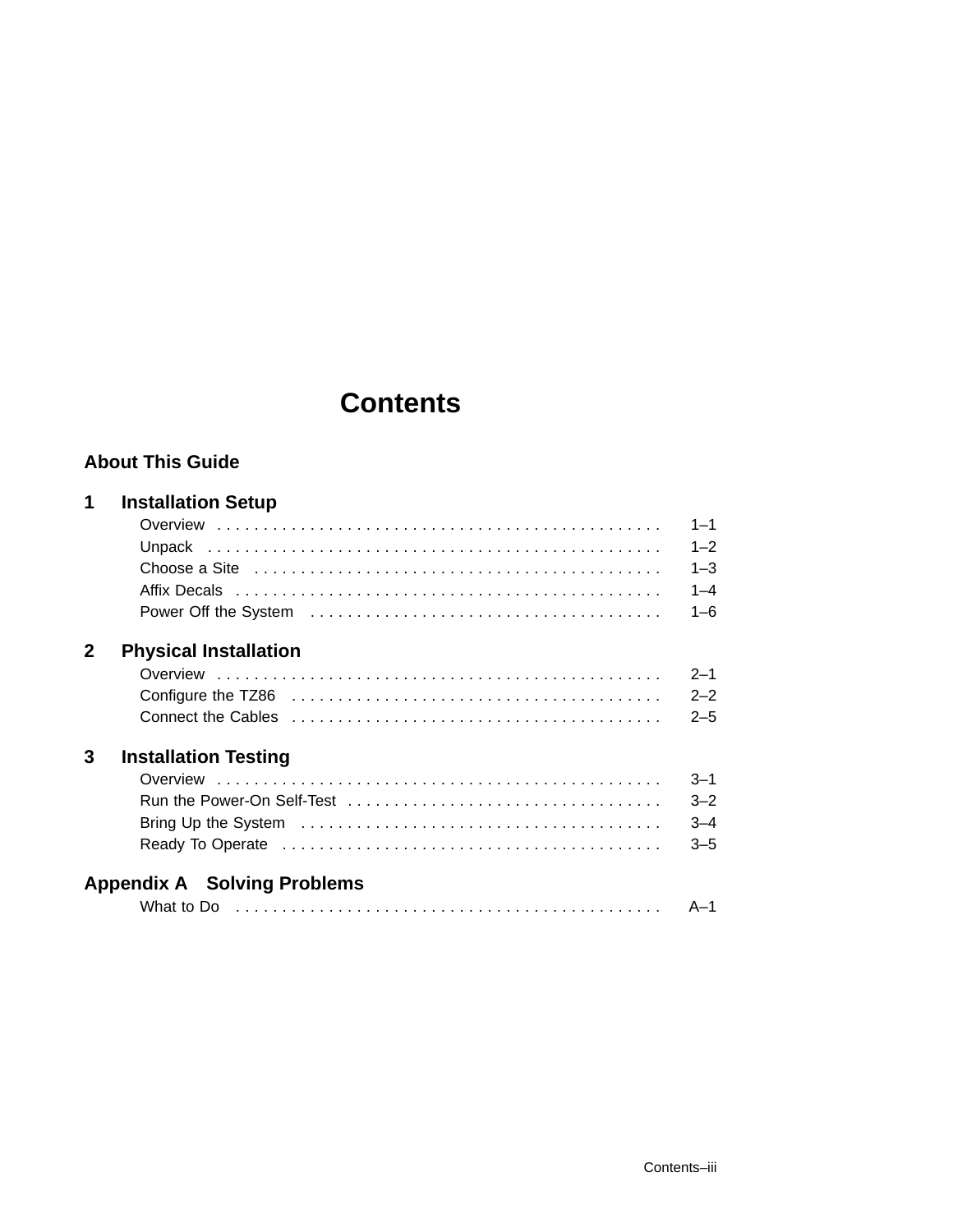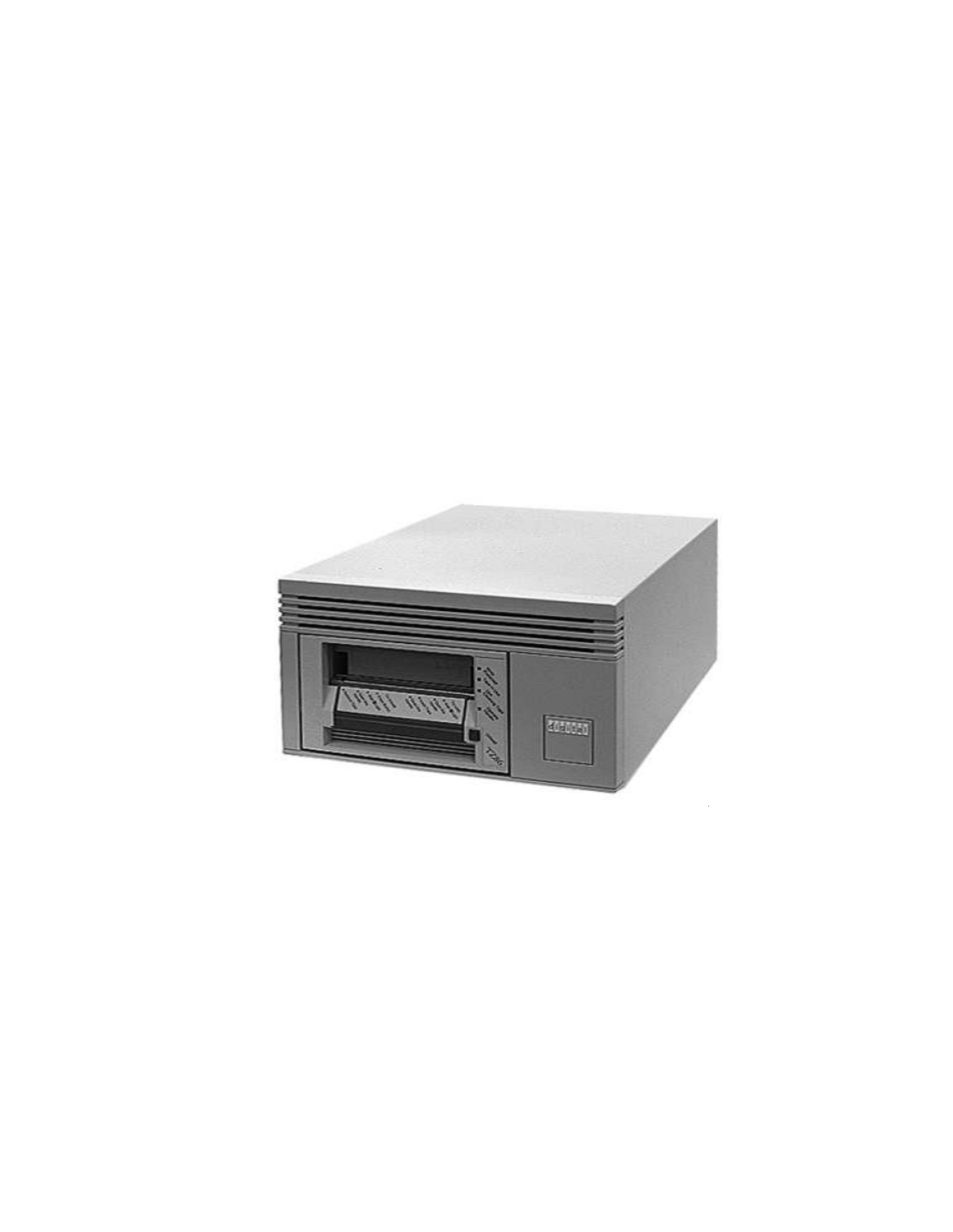## **About This Guide**

#### **Introduction**

| <b>Contents</b>             | This guide describes how to install the TZ86 tabletop cartridge<br>tape subsystem. It provides information about: |                                                                  |  |  |
|-----------------------------|-------------------------------------------------------------------------------------------------------------------|------------------------------------------------------------------|--|--|
|                             | $\bullet$ Unpacking                                                                                               | • Configuring the TZ86                                           |  |  |
|                             | • Choosing a site                                                                                                 | • Connecting cables                                              |  |  |
|                             | • Affixing decals                                                                                                 | • Running the power-on self-test                                 |  |  |
| <b>Intended</b><br>Audience | tape subsystem.                                                                                                   | This guide is intended for owners of the TZ86 tabletop cartridge |  |  |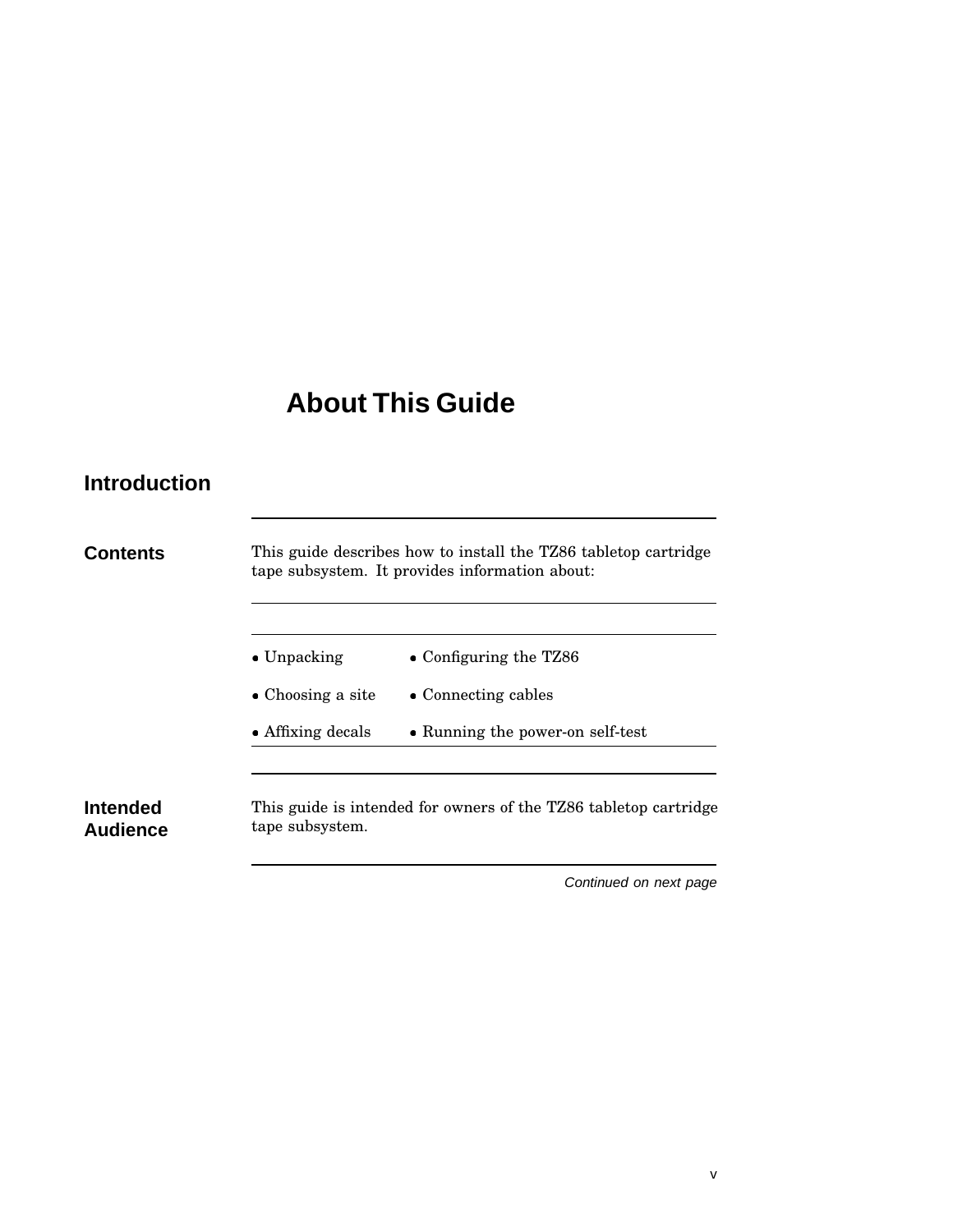## **Introduction,** Continued

| This Guide |      |                                                                                 |
|------------|------|---------------------------------------------------------------------------------|
|            | Task | <b>Action</b>                                                                   |
|            | 1.   | Read "Before You Start" in the next section to prepare<br>for the installation. |
|            | 2.   | Set up the installation.                                                        |
|            | 3.   | Do the physical installation.                                                   |
|            | 4.   | Test the installation.                                                          |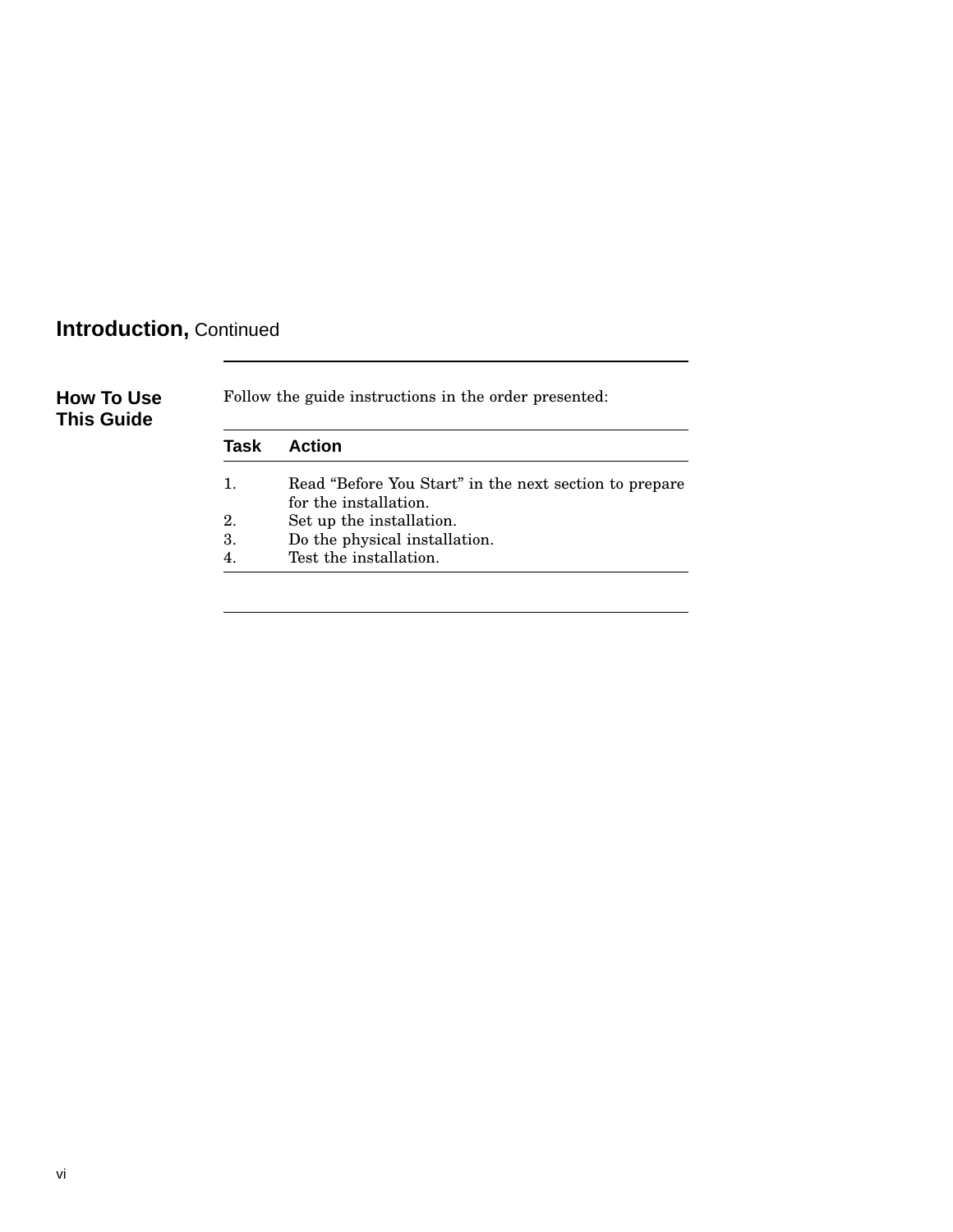### **Before You Start**

| Tools                              | Installing the TZ86 tabletop cartridge tape subsystem requires<br>no special tools. If you need to change the switchpack settings<br>on the rear panel, you will need a pen. |                                                                                                                           |  |  |
|------------------------------------|------------------------------------------------------------------------------------------------------------------------------------------------------------------------------|---------------------------------------------------------------------------------------------------------------------------|--|--|
| <b>Related</b><br><b>Documents</b> | Along with your system documentation, the following<br>documents supplement this guide:                                                                                      |                                                                                                                           |  |  |
|                                    | <b>Title</b>                                                                                                                                                                 | <b>Order Number</b>                                                                                                       |  |  |
|                                    | Tx86 Series Cartridge Tape<br>Subsystem Owner's Manual                                                                                                                       | EK-OTX86-OM                                                                                                               |  |  |
|                                    | Tx86 Tape Drive Operator's<br>Reference Card                                                                                                                                 | EK-OTK86-RC                                                                                                               |  |  |
|                                    |                                                                                                                                                                              |                                                                                                                           |  |  |
| To Solve<br><b>Problems</b>        | Customer Support Center.                                                                                                                                                     | If you have problems during the installation, see Appendix A,<br>Solving Problems, or call Digital Services at your local |  |  |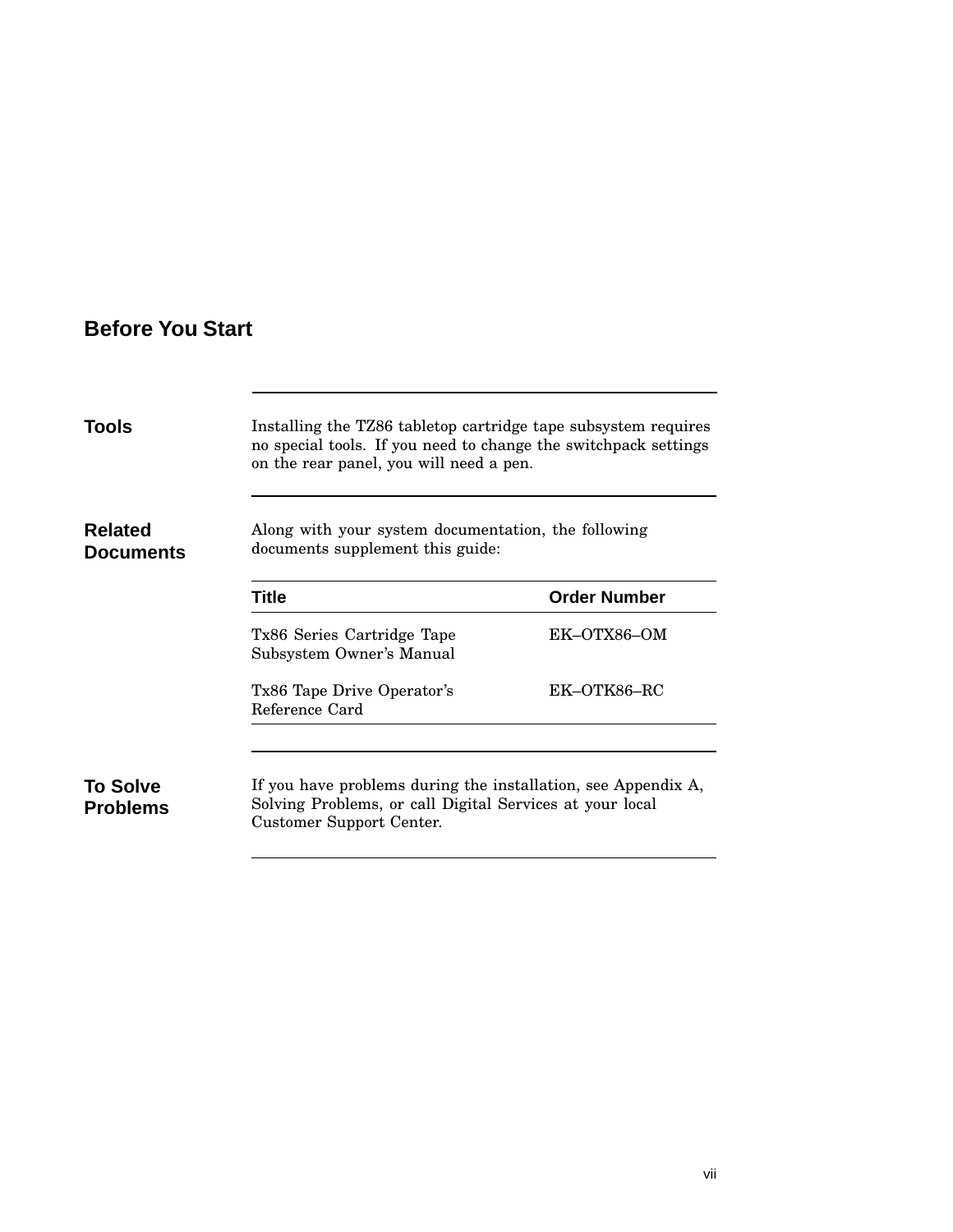## **Chapter 1 Installation Setup**

### **Overview**

| Set Up the<br><b>Installation</b> | <b>Step</b>    | <b>Action</b>                                                                                                 |
|-----------------------------------|----------------|---------------------------------------------------------------------------------------------------------------|
|                                   | 1              | Unpack and check your shipment.                                                                               |
|                                   | $\overline{2}$ | Choose a site for the TZ86 tabletop subsystem.                                                                |
|                                   | 3              | Do you need to use foreign language decals?<br>If yes, affix the decals.<br>If no, go to step 4.<br>$\bullet$ |
|                                   | 4              | Power off the system on which the TZ86 tabletop<br>subsystem is to be installed.                              |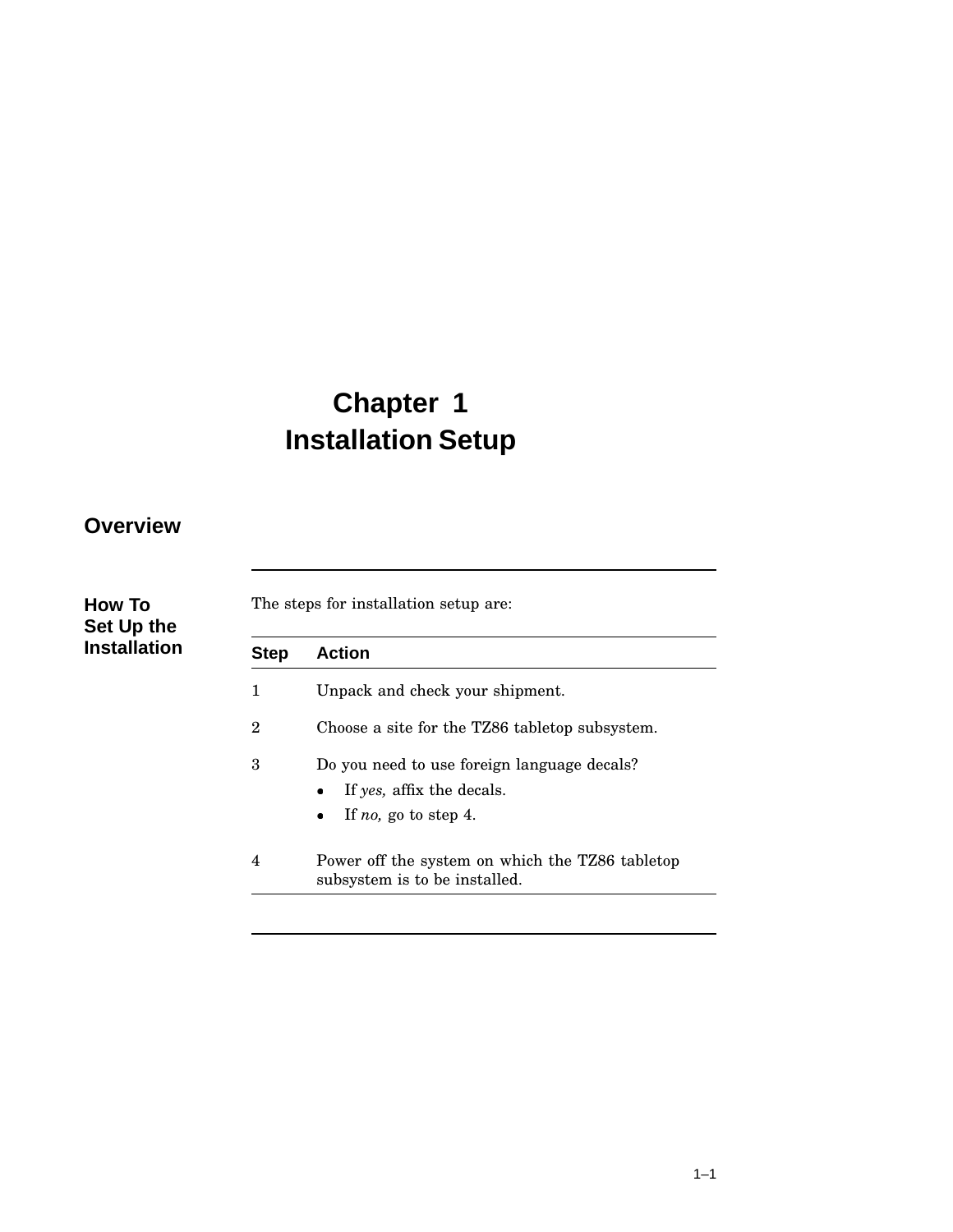## **Unpack**

| <b>Check Your</b><br><b>Shipment</b> | Make sure your shipment has all the items listed on the<br>contents listing. If any item is missing or damaged, contact<br>your delivery agent or your Digital sales representative.<br><b>NOTE</b><br>Save the packing materials until you are sure you<br>will not reship any items. |                                                                                                                                                                                                                                                                                                                                              |  |  |
|--------------------------------------|----------------------------------------------------------------------------------------------------------------------------------------------------------------------------------------------------------------------------------------------------------------------------------------|----------------------------------------------------------------------------------------------------------------------------------------------------------------------------------------------------------------------------------------------------------------------------------------------------------------------------------------------|--|--|
| <b>Contents</b><br>Listing           | <b>Part Number</b>                                                                                                                                                                                                                                                                     | The TZ86 tabletop subsystem and its accessories are:<br><b>Description</b>                                                                                                                                                                                                                                                                   |  |  |
|                                      | <b>TZ86-TA</b><br>TK85K-01<br><b>TK85-HC</b><br>36-28816-03<br>36-36963-01<br>EK-TZ86T-IG<br>EK-OTX86-OM<br>EK-OTK86-RC                                                                                                                                                                | TZ86 tabletop subsystem: a 5-1/4-inch drive and a<br>SCSI controller in a tabletop enclosure<br>One CompacTape III cartridge<br>One CleaningTape III cartridge<br>Sheet of foreign language decals for front panel<br>Sheet of foreign language decals for remote panel<br>Installation guide<br>Owner's manual<br>Operator's reference card |  |  |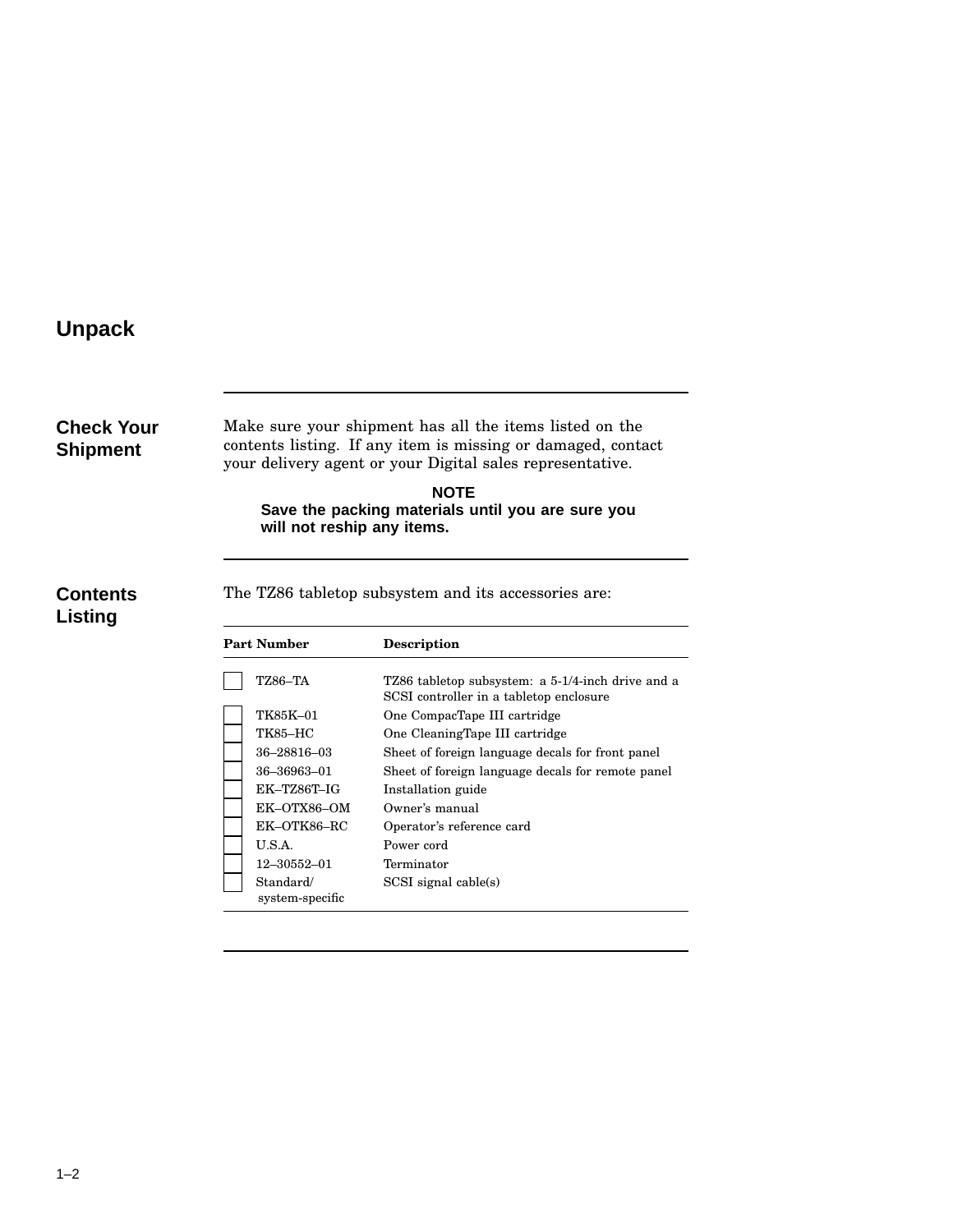## **Choose a Site**

| <b>Site Setup</b>                | Place the TZ86 on a flat, sturdy, level area such as a desk or<br>tabletop-not on the floor.                                                                                                                    |
|----------------------------------|-----------------------------------------------------------------------------------------------------------------------------------------------------------------------------------------------------------------|
| <b>Site</b><br><b>Guidelines</b> | Be sure to follow these guidelines for your TZ86:<br>Avoid a site that is dusty or humid.<br>$\bullet$<br>Allow enough space around the TZ86 for ventilation and for<br>٠<br>easy access to the front and rear. |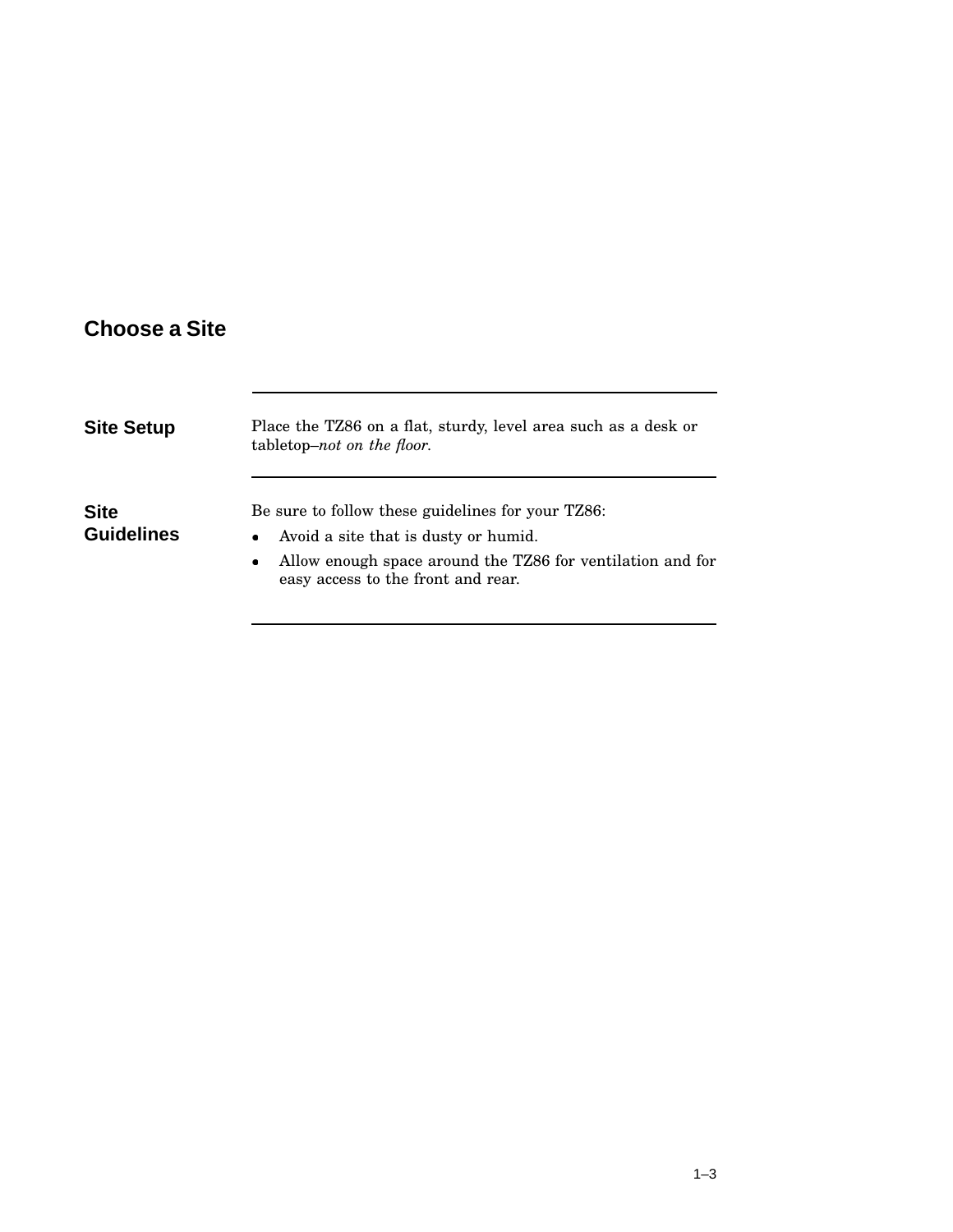#### **Affix Decals**

| <b>For Foreign</b><br>Language<br><b>Decals Only</b> | If applicable, choose the foreign language decals with the<br>language appropriate for your country. Affix them over the<br>English labels. (See the diagrams in Front Decals and Rear<br>Decal. |
|------------------------------------------------------|--------------------------------------------------------------------------------------------------------------------------------------------------------------------------------------------------|
| <b>Not Using the</b><br>Decals?                      | If you are not using the foreign language decals, go to Power<br>Off the System.                                                                                                                 |
| <b>Front Decals</b>                                  | On the front of the TZ86, one decal adheres to the cartridge<br>insert/release handle; the other adheres to the indicator panel:                                                                 |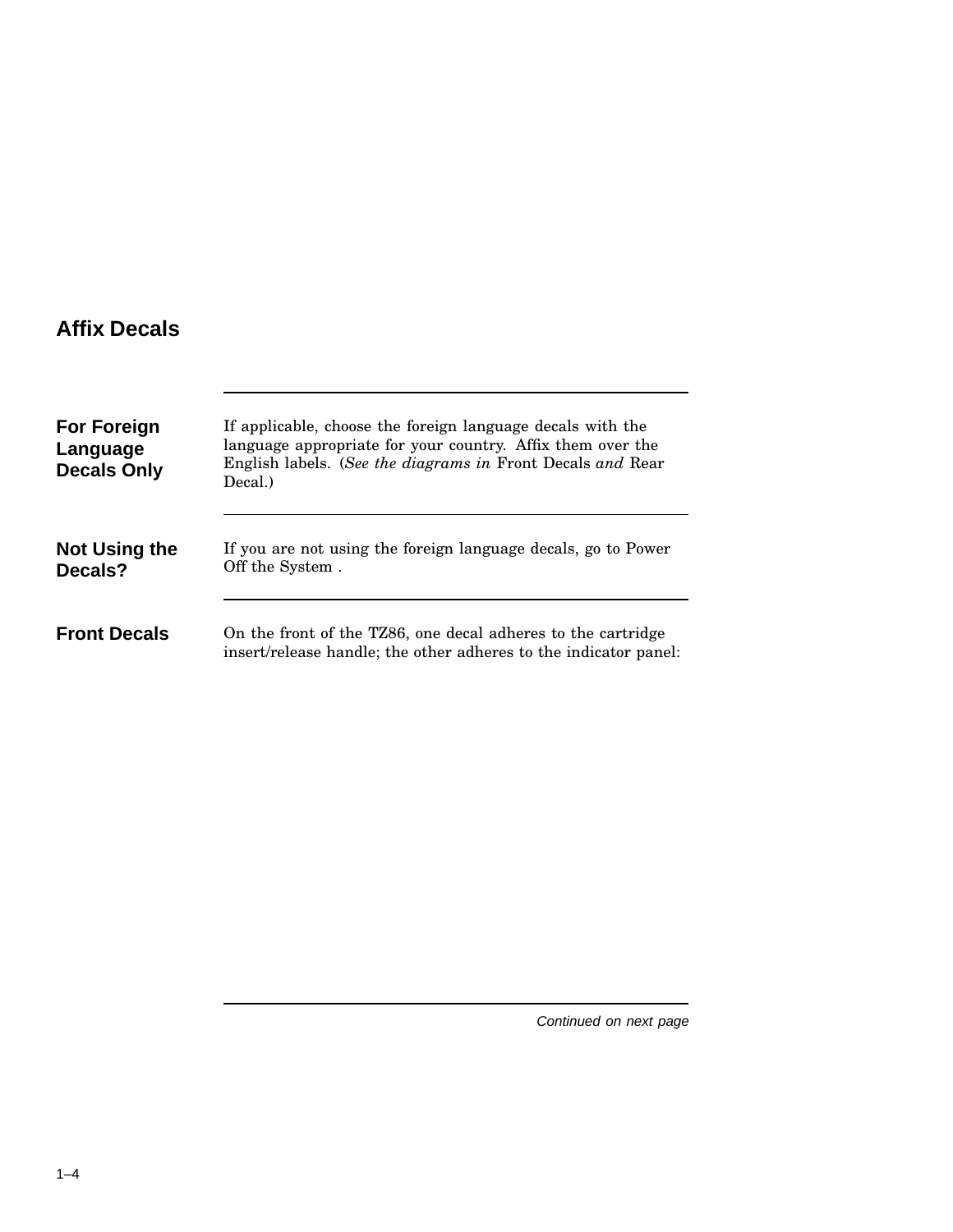### **Affix Decals,** Continued

**Rear Decal** At the rear of the TZ86, another decal adheres to the remote panel: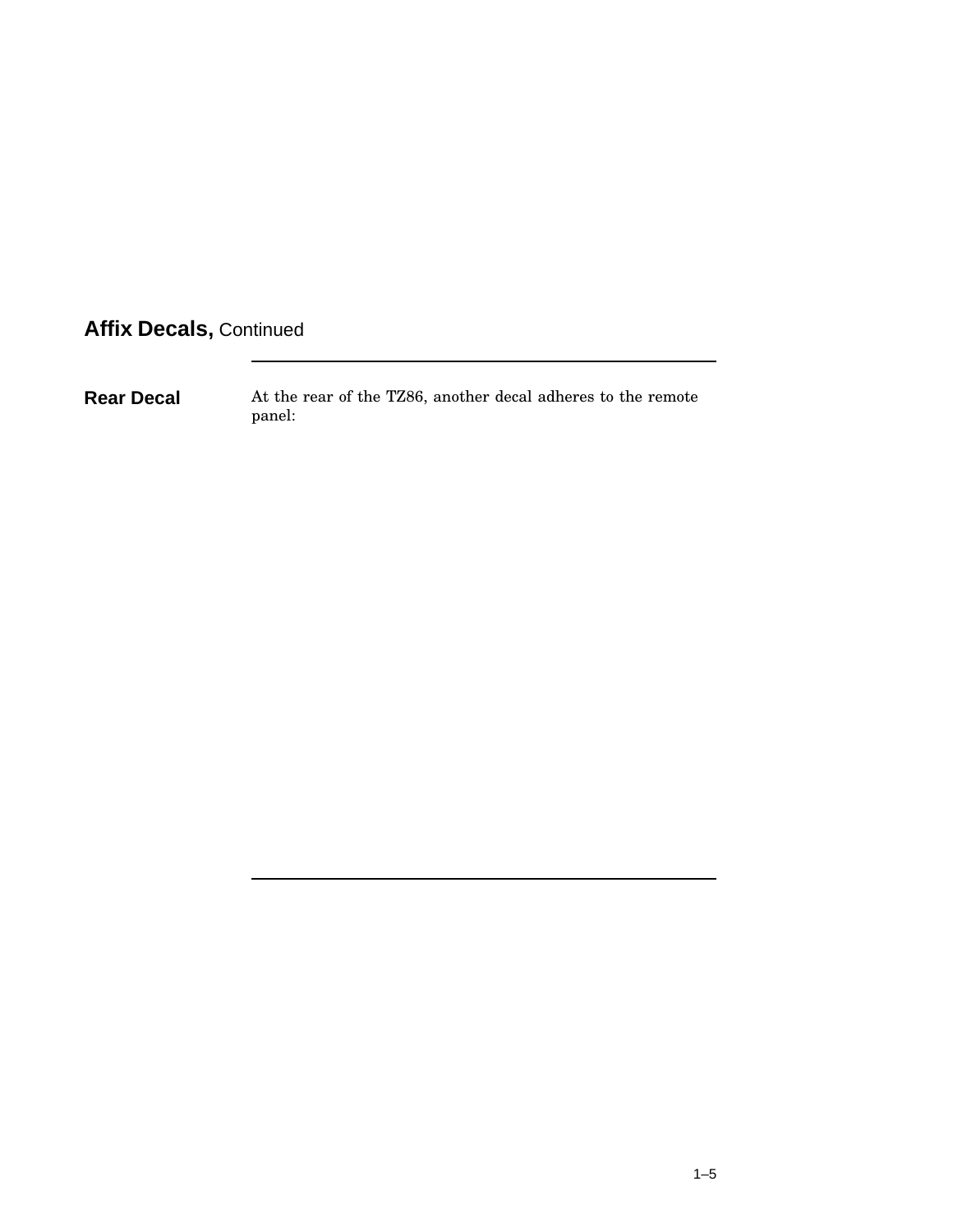## **Power Off the System**

**Caution** 

| <b>Step</b>    | <b>Action</b>                   |
|----------------|---------------------------------|
| 1              | Check and note SCSI IDs.        |
| $\overline{2}$ | Back up all disks.              |
| 3              | Shut down the operating system. |
| 4              | Halt the system.                |
| 5              | Remove power from the system.   |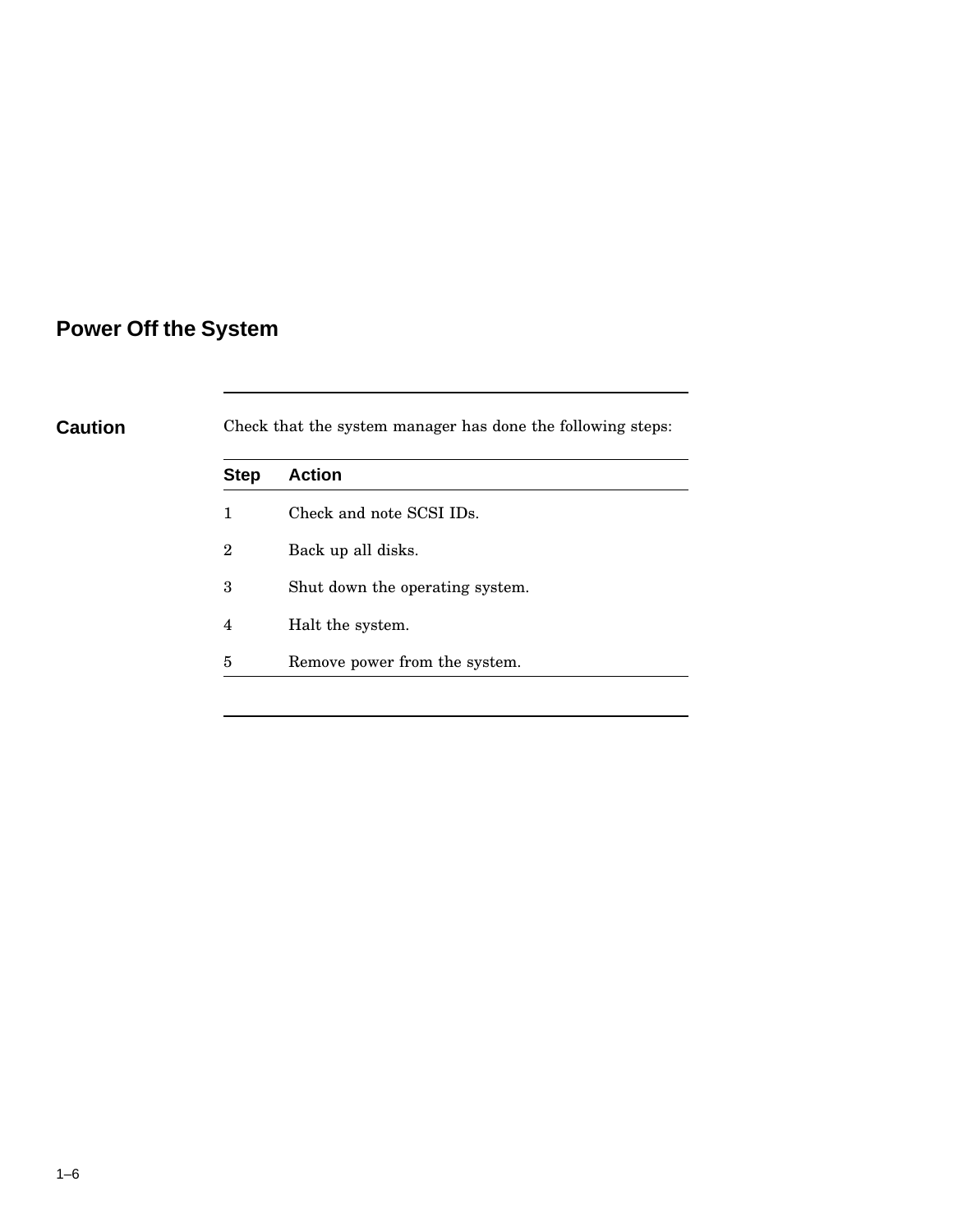## **Chapter 2 Physical Installation**

#### **Overview**

| <b>Step</b>             | <b>Action</b>                                 |                    |  |  |
|-------------------------|-----------------------------------------------|--------------------|--|--|
| 1                       | Note the TZ86 factory settings.               |                    |  |  |
| $\overline{2}$          | Review the Configuration Guidelines.          |                    |  |  |
| 3                       | Configure the TZ86 for use on your system:    |                    |  |  |
|                         | If you need to.                               | See page.          |  |  |
|                         | Disable parity checking<br>Change the SCSI ID | $2 - 4$<br>$2 - 4$ |  |  |
| $\overline{\mathbf{4}}$ | Review the TZ86 Rear Panel.                   |                    |  |  |
| 5                       | Connect the cables.                           |                    |  |  |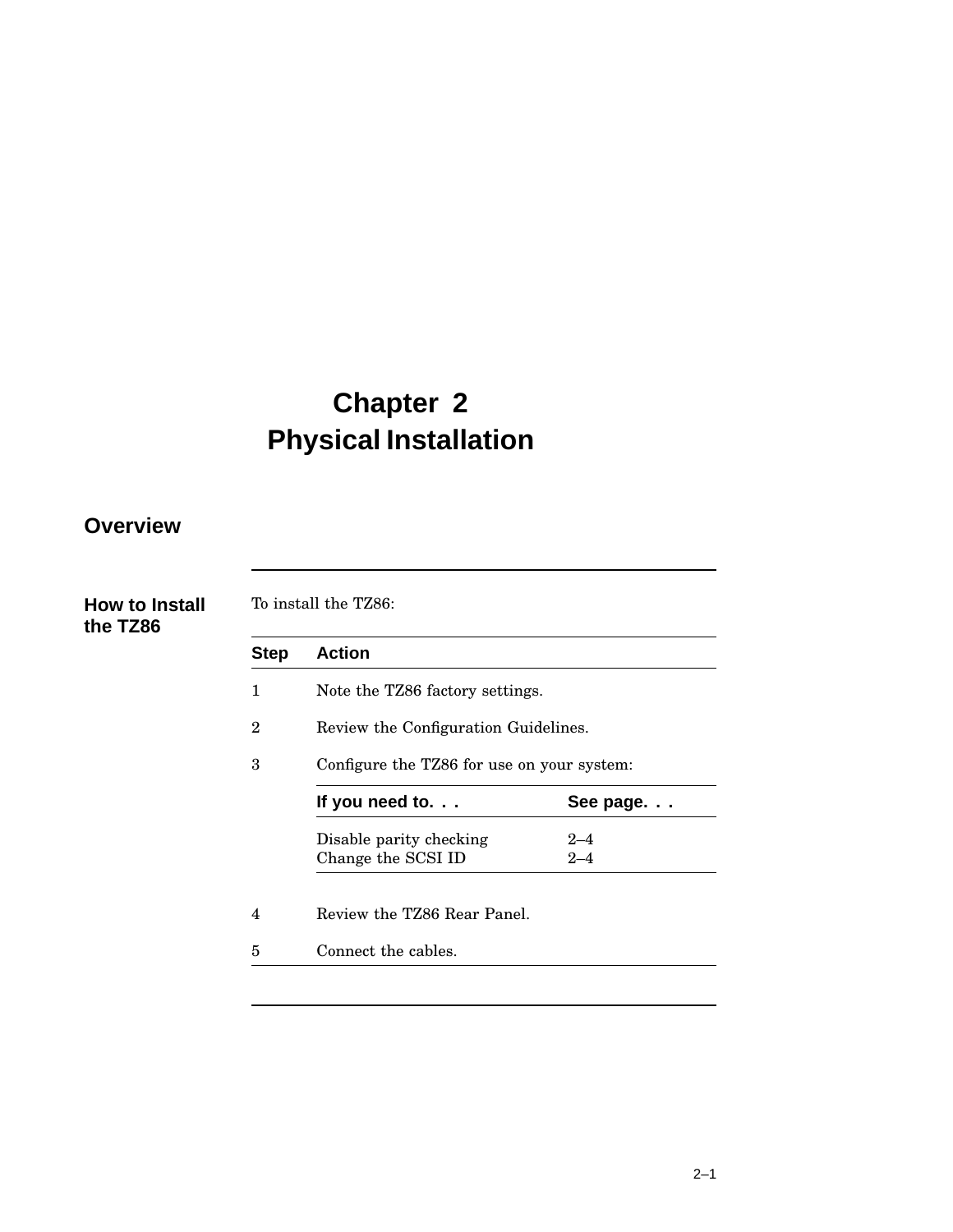## **Configure the TZ86**

| <b>TZ86 Factory</b><br>Settings    | The TZ86 is factory set to SCSI ID 0, the usual ID for a tape<br>device on the SCSI bus.<br>If your system generates parity, the TZ86 can check for correct<br>parity on the SCSI bus. |                                                                                                   |  |  |  |
|------------------------------------|----------------------------------------------------------------------------------------------------------------------------------------------------------------------------------------|---------------------------------------------------------------------------------------------------|--|--|--|
| Configuration<br><b>Guidelines</b> | Your system uses the SCSI ID to identify, or address, the TZ86.<br>Follow these guidelines when configuring the TZ86 for use on<br>your system:                                        |                                                                                                   |  |  |  |
|                                    | If you are installing the<br>TZ86 as...                                                                                                                                                | Then.                                                                                             |  |  |  |
|                                    | The only SCSI device on<br>the bus                                                                                                                                                     | You can leave the SCSI ID factory<br>setting as is.                                               |  |  |  |
|                                    | One of multiple SCSI<br>devices on the bus                                                                                                                                             | Be sure to use a SCSI ID that is<br>unique from any other device or<br>system ID on the SCSI bus. |  |  |  |
|                                    | The last or only device on<br>the SCSI bus                                                                                                                                             | You must terminate the bus by<br>installing a terminator.                                         |  |  |  |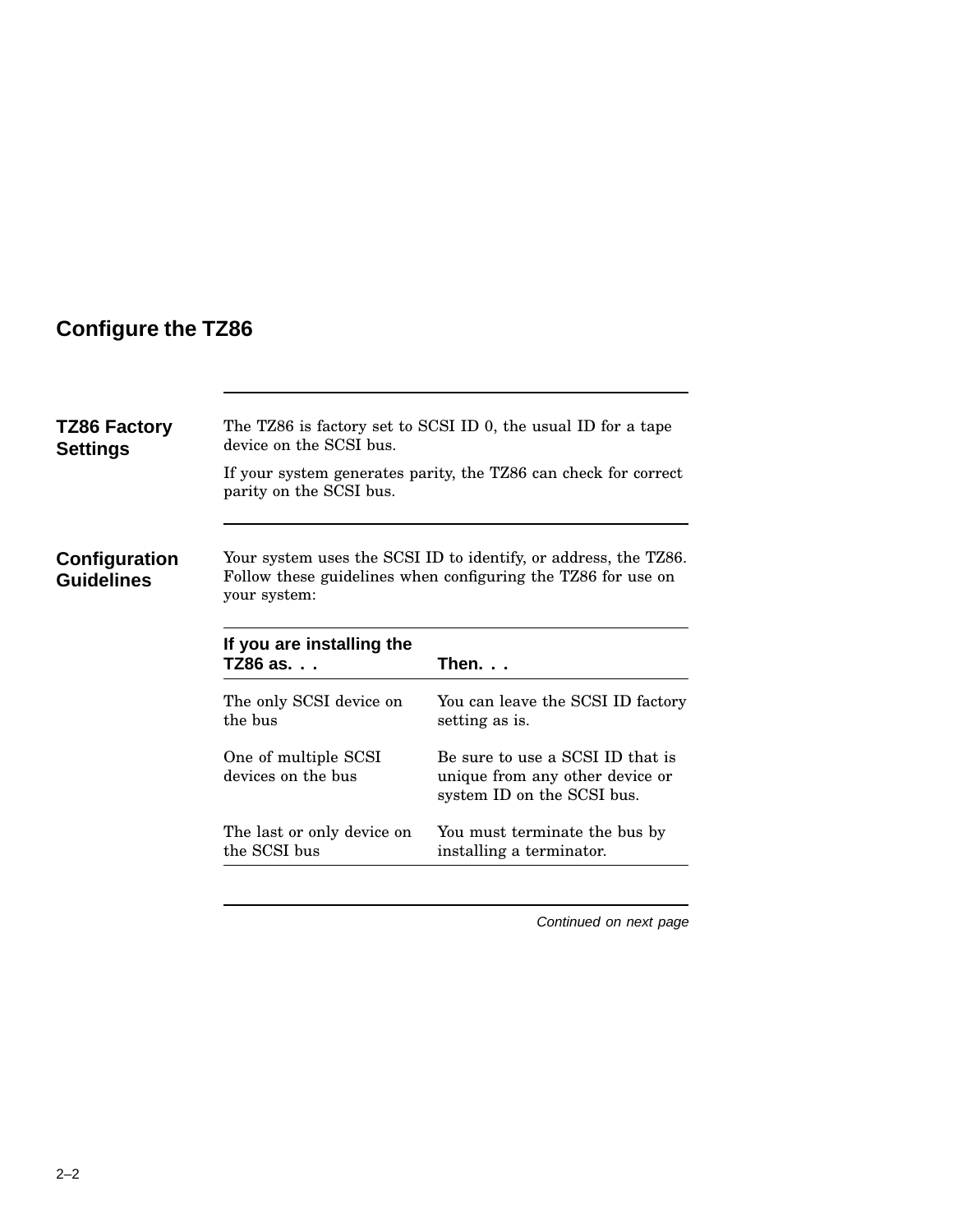**Configure the TZ86,** Continued

**Switchpack Location**

The following diagram shows the location of the DISABLE PARITY and SCSI ID switchpack:

**Caution Never use a pencil to press the switches on the switchpack. Use only a pen.**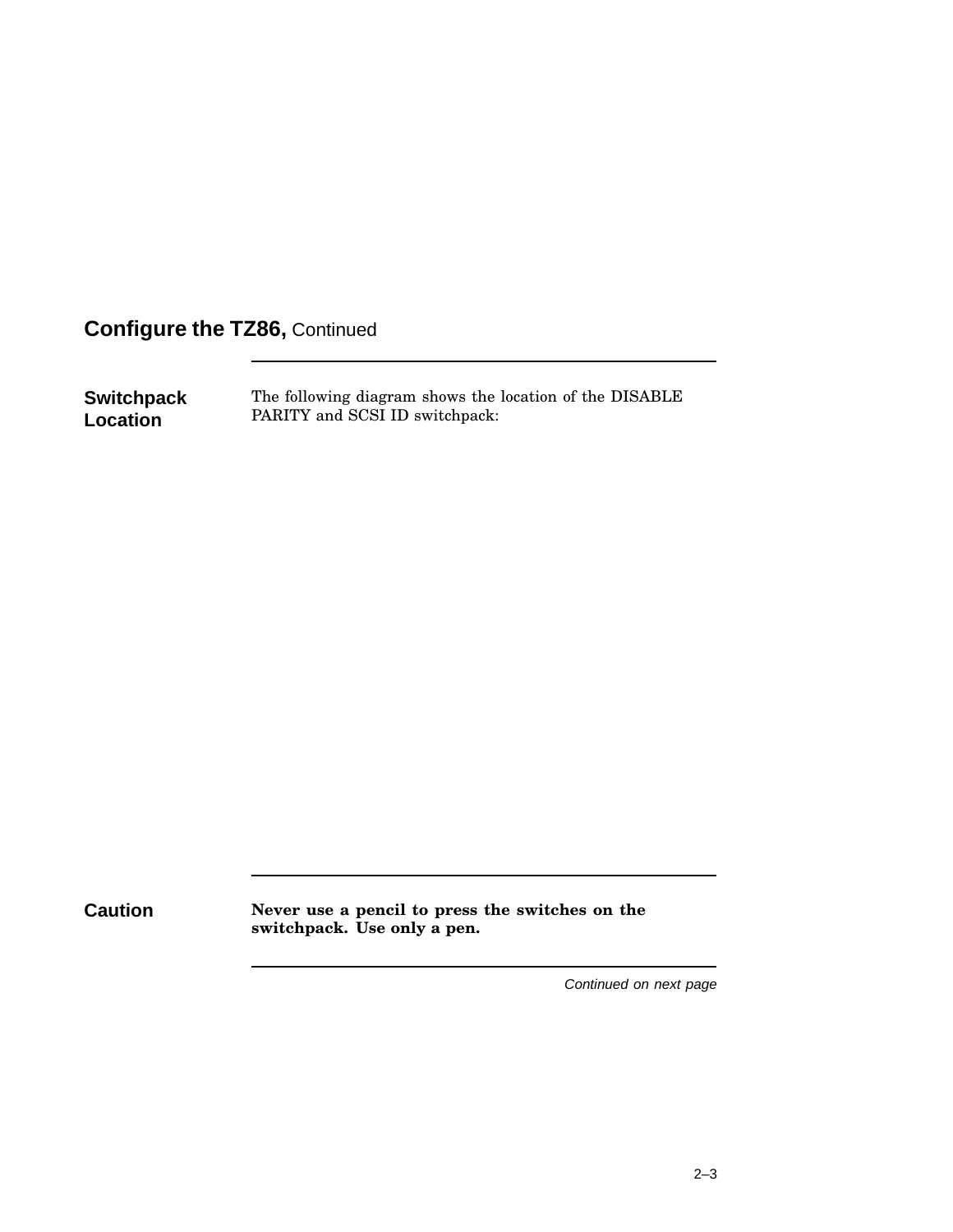## **Configure the TZ86,** Continued

| <b>To Disable</b><br><b>Parity</b><br><b>Checking</b> | If your system does not generate parity, you can disable parity<br>checking on the TZ86. To do so, set the DISABLE PARITY<br>switch to ON by pressing down on the left side of the switch<br>with a pen. (See Switchpack Location for switch 1.)                                                                             |                  |                  |                            |                  |  |
|-------------------------------------------------------|------------------------------------------------------------------------------------------------------------------------------------------------------------------------------------------------------------------------------------------------------------------------------------------------------------------------------|------------------|------------------|----------------------------|------------------|--|
| To Change the<br><b>SCSI ID</b>                       | If you need to change the SCSI ID, see the SCSI ID Switch<br>Settings section and:                                                                                                                                                                                                                                           |                  |                  |                            |                  |  |
|                                                       | If a setting is $1$ (ON), make sure the left side of the switch<br>is down.                                                                                                                                                                                                                                                  |                  |                  |                            |                  |  |
| <b>SCSI ID</b><br><b>Switch</b><br><b>Settings</b>    | If a setting is $0$ (OFF or OPEN), make sure the right side of<br>$\bullet$<br>the switch is down.<br>Use the following table to determine SCSI ID switch settings.<br>(See Switchpack Location for switches 2, 3, and 4.) Switch<br>2 is the most significant bit (MSB) and switch 4 is the least<br>significant bit (LSB): |                  |                  |                            |                  |  |
|                                                       |                                                                                                                                                                                                                                                                                                                              |                  |                  | Switch $(1 = ON; 0 = OFF)$ |                  |  |
|                                                       |                                                                                                                                                                                                                                                                                                                              | <b>SCSI ID</b>   | $\mathbf{2}$     | 3                          | 4                |  |
|                                                       | <b>Factory Setting</b>                                                                                                                                                                                                                                                                                                       | $\bf{0}$         | 0                | 0                          | $\bf{0}$         |  |
|                                                       |                                                                                                                                                                                                                                                                                                                              | 1                | 0                | 0                          | 1                |  |
|                                                       |                                                                                                                                                                                                                                                                                                                              | $\mathbf{2}$     | $\theta$         | 1                          | $\mathbf{0}$     |  |
|                                                       |                                                                                                                                                                                                                                                                                                                              | $\boldsymbol{3}$ | $\boldsymbol{0}$ | 1                          | 1                |  |
|                                                       |                                                                                                                                                                                                                                                                                                                              | 4                | 1                | $\Omega$                   | $\theta$         |  |
|                                                       |                                                                                                                                                                                                                                                                                                                              | 5                | 1                | $\theta$                   | 1                |  |
|                                                       |                                                                                                                                                                                                                                                                                                                              | 6                | 1                | 1                          | $\boldsymbol{0}$ |  |
|                                                       |                                                                                                                                                                                                                                                                                                                              | 7                | $\mathbf{1}$     | $\mathbf{1}$               | $\mathbf{1}$     |  |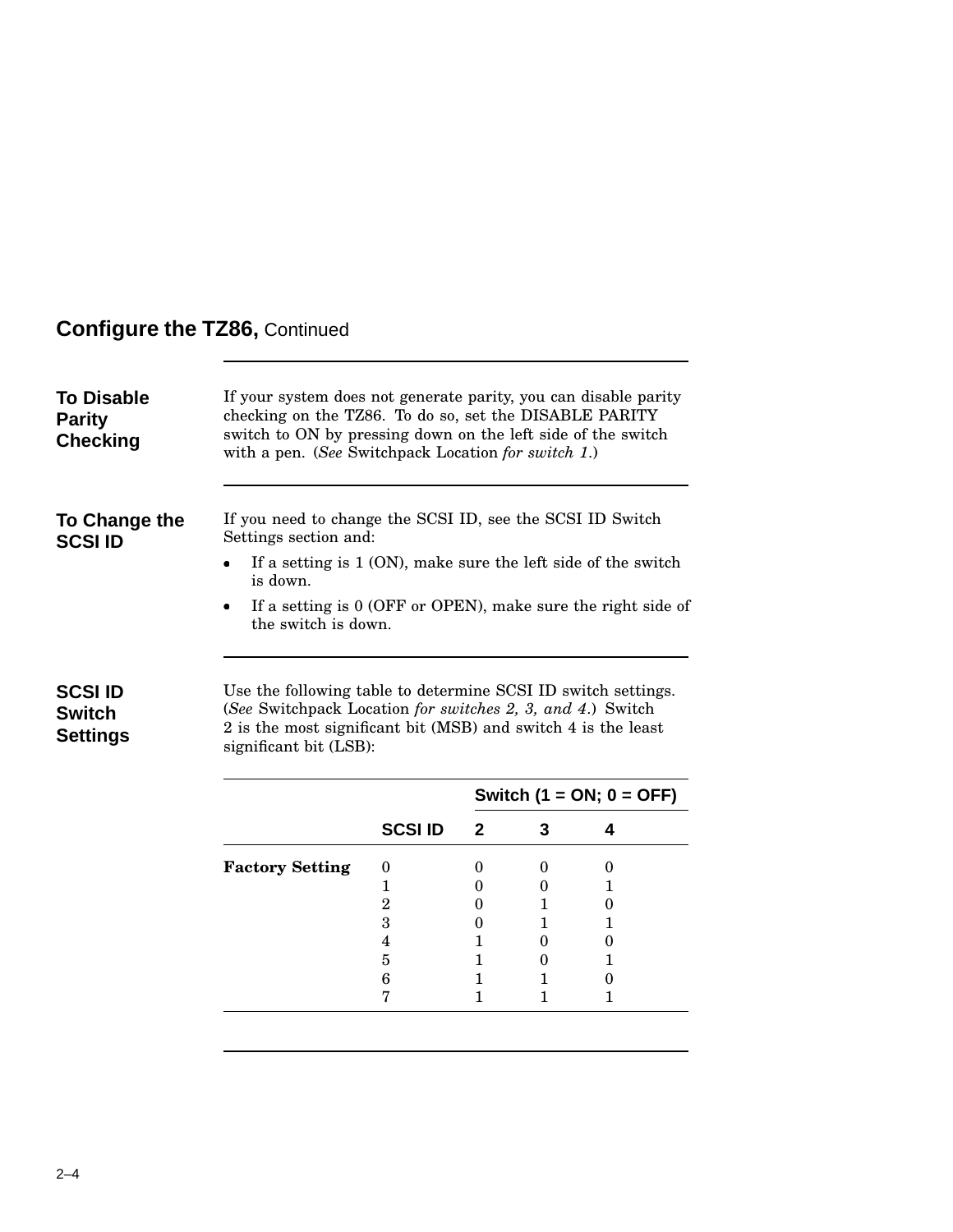#### **Connect the Cables**

**TZ86 Rear Panel**

Familiarize yourself with these components on the TZ86 rear panel to complete the physical installation: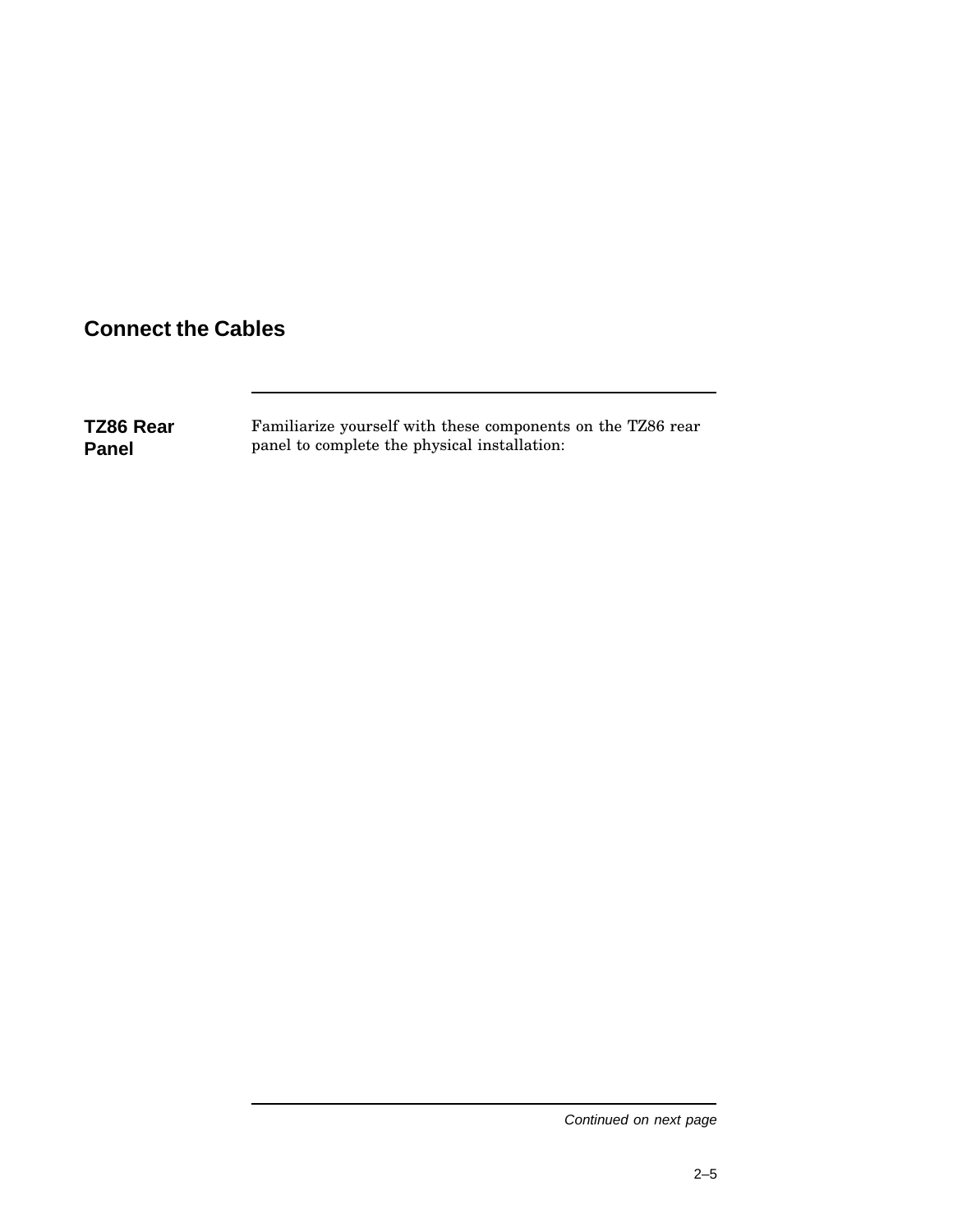## **Connect the Cables,** Continued

| <b>Connect the</b><br><b>SCSI Signal</b><br>Cable | To connect the SCSI signal cable, follow these steps:<br>Connect one end of the SCSI cable to the leftmost SCSI<br>$1_{-}$<br>signal connector on the TZ86 rear panel.<br>Snap the wire cable clamps into place to secure the cable.<br>2.<br>3. Connect the other end of the SCSI signal cable to the<br>SCSI connector on your system or, for daisy-chained<br>configurations, another SCSI device.<br>See your system documentation for system SCSI connections. |
|---------------------------------------------------|---------------------------------------------------------------------------------------------------------------------------------------------------------------------------------------------------------------------------------------------------------------------------------------------------------------------------------------------------------------------------------------------------------------------------------------------------------------------|
| <b>Terminate the</b><br><b>SCSI Bus</b>           | If the TZ86 is the last or only device on the SCSI bus, follow<br>these steps to install the terminator:<br>1. Connect the SCSI terminator to the rightmost SCSI signal<br>connector on the TZ86 rear panel.<br>2. Snap the wire cable clamps into place to secure the<br>terminator.                                                                                                                                                                               |
|                                                   | If the TZ86 is not the last or only device on the SCSI bus, be<br>sure to install the terminator at the end of the bus.                                                                                                                                                                                                                                                                                                                                             |
| <b>Connect the</b><br><b>Power Cord</b>           | To connect the power cord, follow these steps:<br>Be sure the TZ86 power switch is set to 0.<br>1.<br>2. Connect the power cord to the TZ86 power connector. Make<br>sure the connector is fully seated.<br>3.<br>Connect the other end of the power cord to a nearby ac<br>outlet.                                                                                                                                                                                 |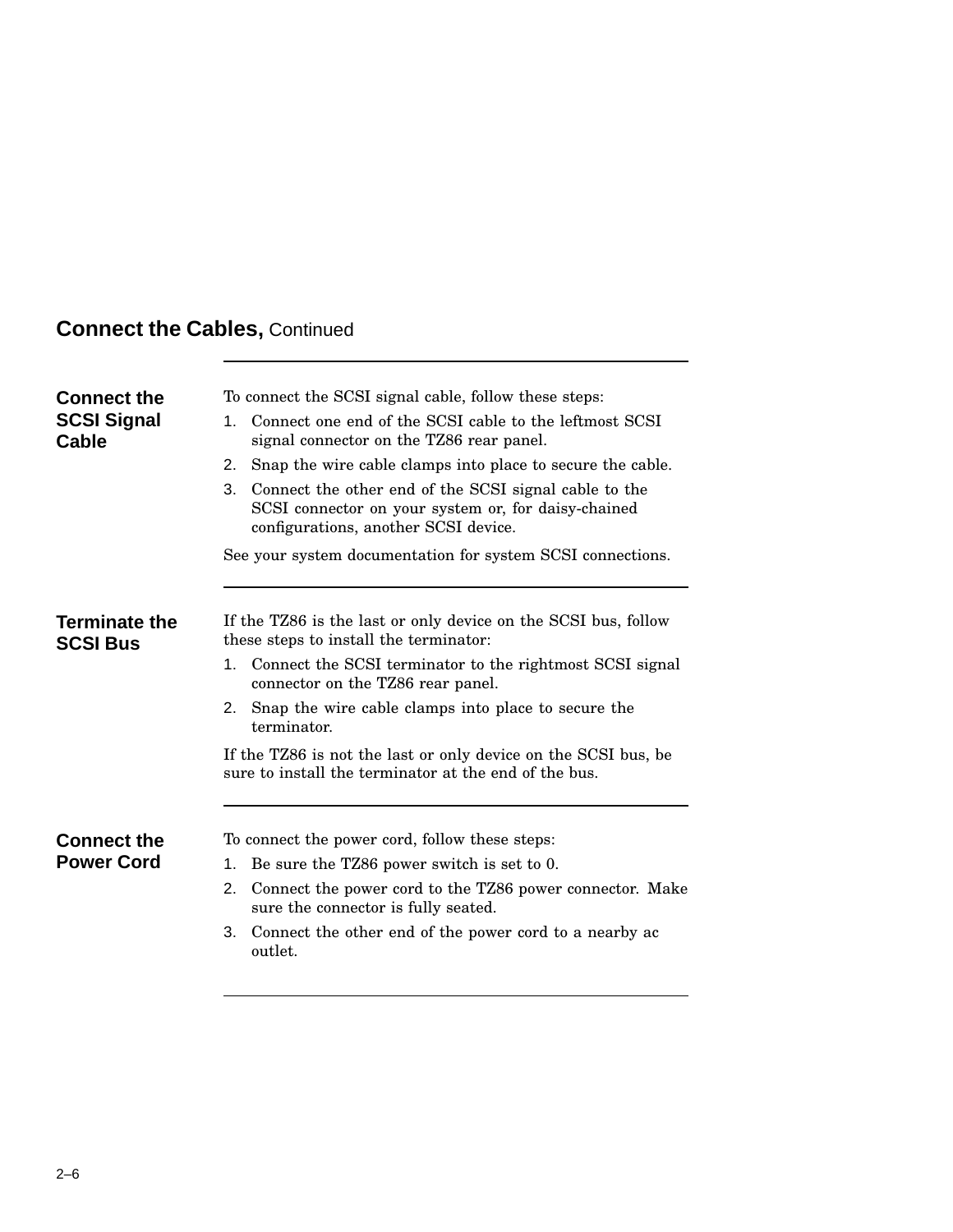# **Chapter 3 Installation Testing**

#### **Overview**

| <b>To Test the</b><br><b>Installation</b> | The steps involved in installation testing are: |                                                                                               |  |
|-------------------------------------------|-------------------------------------------------|-----------------------------------------------------------------------------------------------|--|
|                                           | <b>Step</b>                                     | <b>Action</b>                                                                                 |  |
|                                           | 1                                               | Turn on the system power.                                                                     |  |
|                                           | $\overline{2}$                                  | Set the power switch on the TZ86 rear panel to on.                                            |  |
|                                           |                                                 | <b>Result:</b> The power-on self-test (POST) runs<br>automatically when you turn on the TZ86. |  |
|                                           | 3                                               | Observe the indicators on the TZ86 front panel.                                               |  |
|                                           | $\overline{\mathbf{4}}$                         | Did POST succeed (see POST Success)?                                                          |  |
|                                           |                                                 | If yes, go to step 5.                                                                         |  |
|                                           |                                                 | If no, see POST Failure.                                                                      |  |
|                                           | 5                                               | Bring up the system and run optional system tests.                                            |  |
|                                           |                                                 | <b>Result:</b> You are ready to operate the TZ86.                                             |  |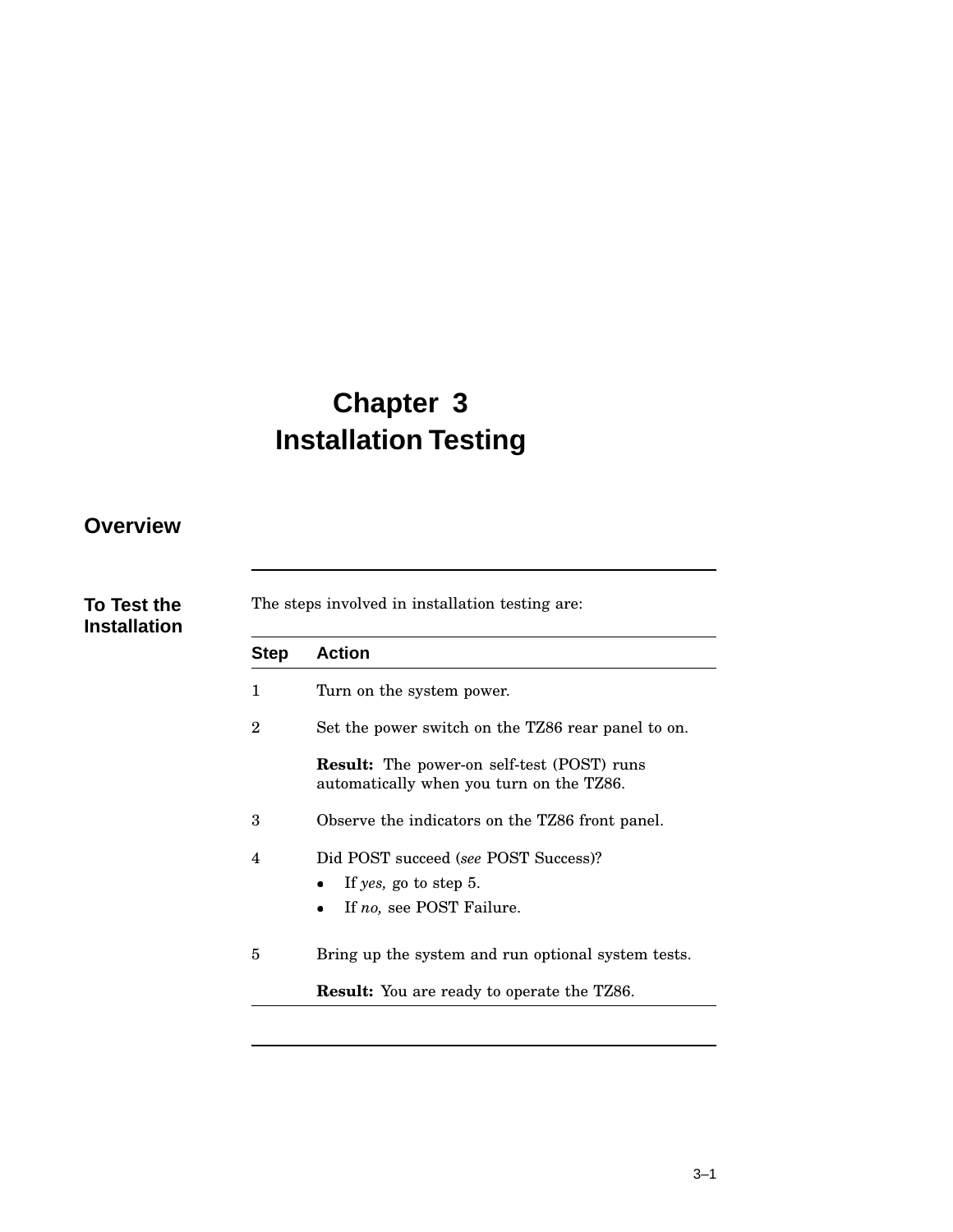#### **Run the Power-On Self-Test**

**POST Success**

When you turn on the TZ86, the power-on self-test (POST) runs automatically. For a successful POST, you should see the following sequence of events:

|   | <b>Event Action</b>                                                                             |
|---|-------------------------------------------------------------------------------------------------|
|   | The indicators on the front panel turn on sequentially,<br>from top to bottom.                  |
| 2 | All four indicators turn on simultaneously for<br>approximately three seconds.                  |
| 3 | The green Operate Handle indicator and the two<br>orange indicators turn off.                   |
| 4 | The yellow Tape in Use indicator blinks.                                                        |
| 5 | With no cartridge loaded, the green Operate Handle<br>indicator turns on and the beeper sounds. |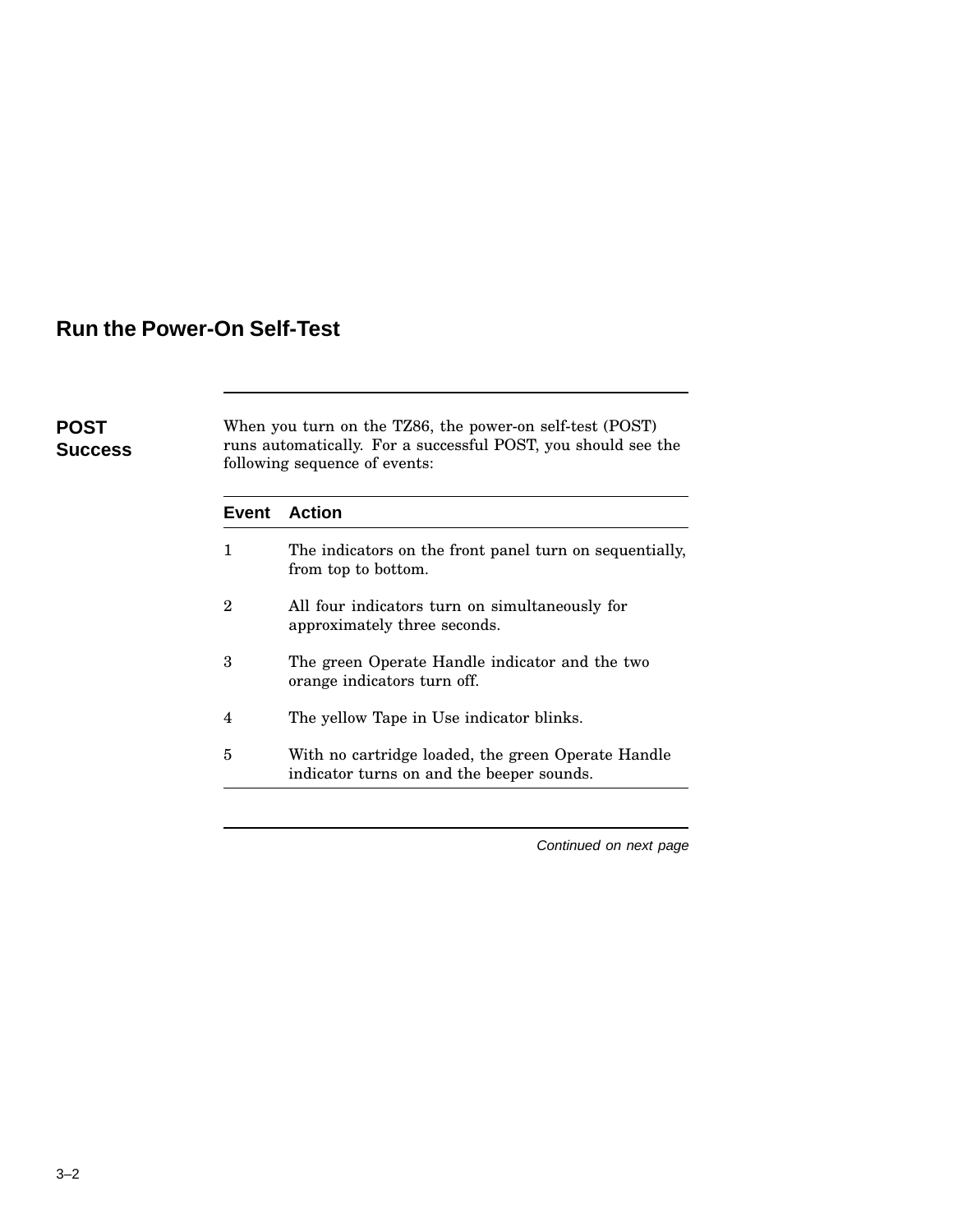### **Run the Power-On Self-Test,** Continued

| <b>Step</b> | <b>Action</b>                                       |
|-------------|-----------------------------------------------------|
| 1           | Make sure your cable connections are secure.        |
| 2           | Make sure the SCSI bus is terminated correctly.     |
| 3           | Power the TZ86 off and then on again to rerun POST. |

If all four indicators blink again, you most likely have a hardware failure. Call Digital Services at your local Customer Support Center.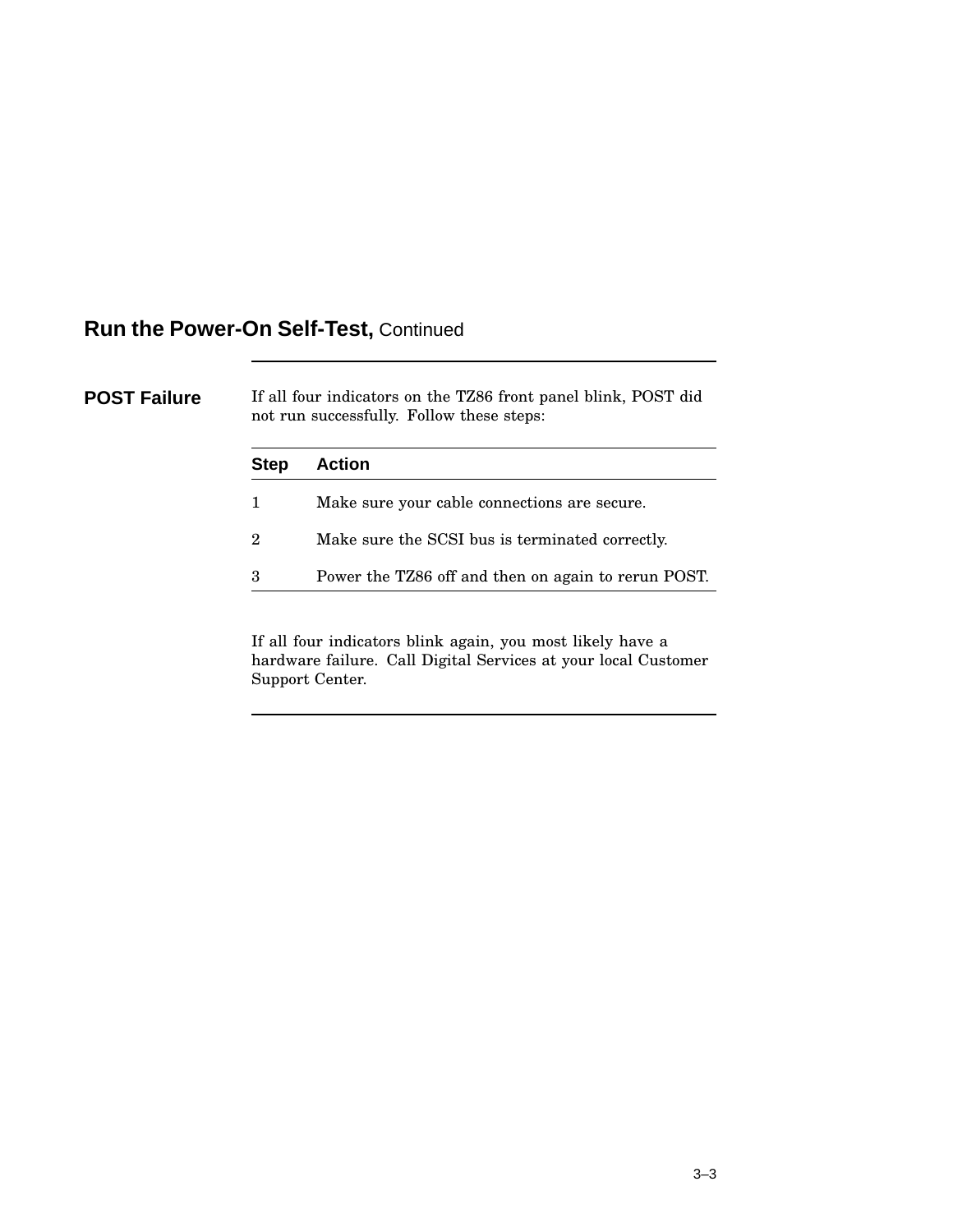## **Bring Up the System**

| <b>System</b><br><b>Startup</b> |             | After successful completion of POST, have the system manager<br>do the following steps:      |  |  |
|---------------------------------|-------------|----------------------------------------------------------------------------------------------|--|--|
|                                 | <b>Step</b> | Action                                                                                       |  |  |
|                                 | 1           | Restart the operating system.                                                                |  |  |
|                                 | 2           | Configure the system to recognize the TZ86.                                                  |  |  |
|                                 |             |                                                                                              |  |  |
| <b>Other Tests</b>              |             | See your system documentation for instructions on running a<br>full system or SCSI bus test. |  |  |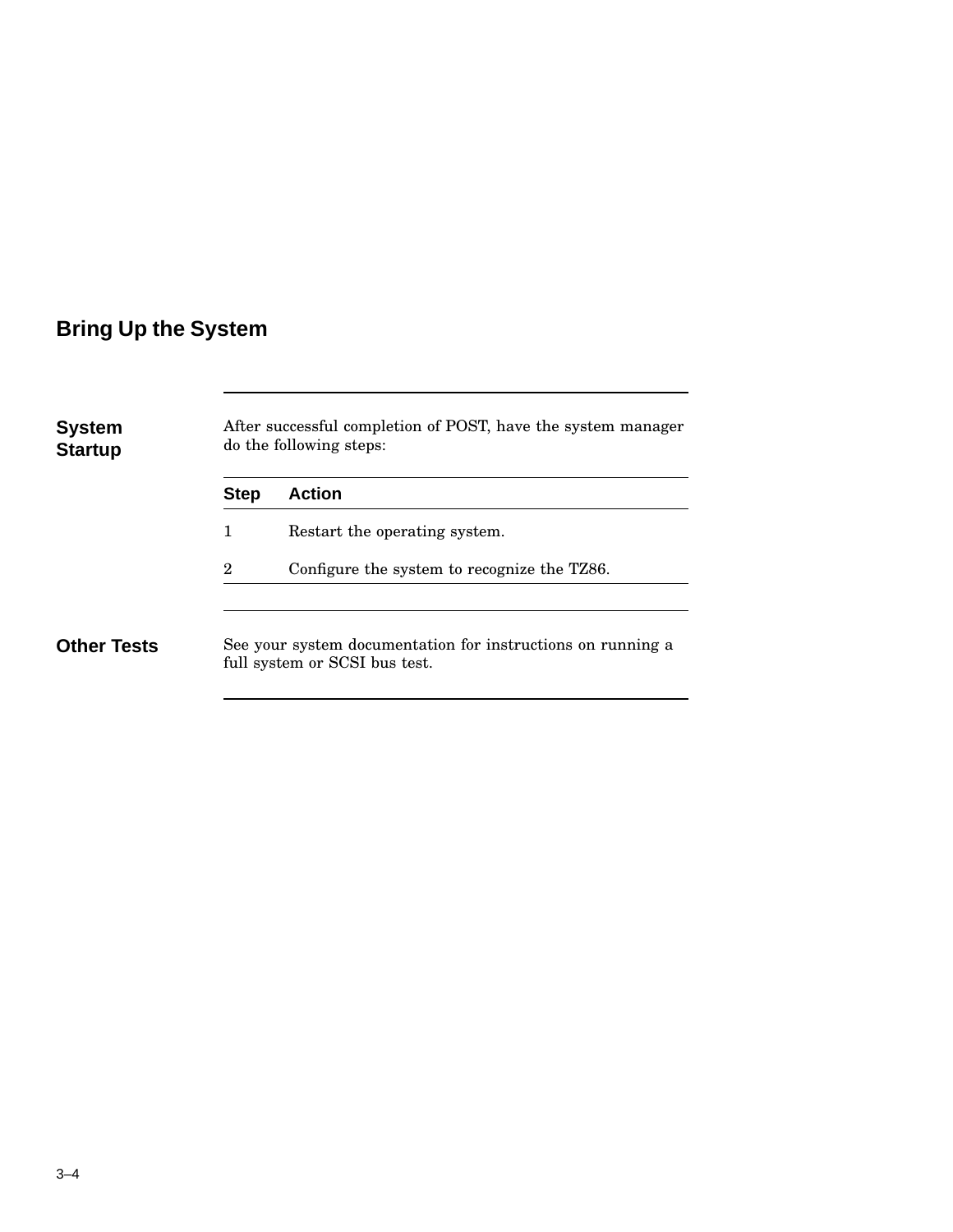### **Ready To Operate**

**For Operating Instructions**

Once you have verified a successful installation, see the *Tx86 Series Cartridge Tape Subsystem Owner's Manual* (EK–OTX86– OM) for information on using the TZ86.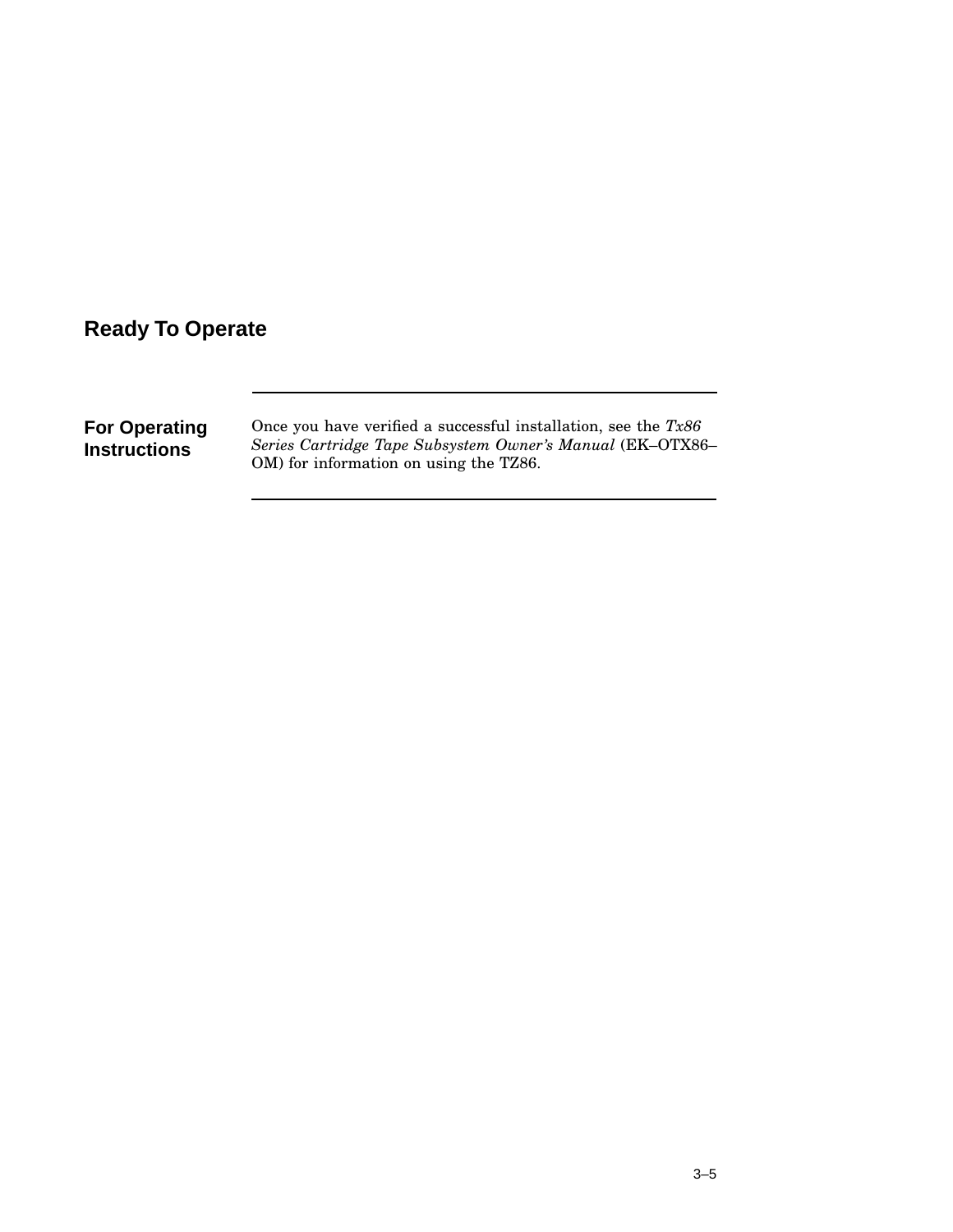## **Appendix A Solving Problems**

#### **What to Do**

| <b>Troubleshooting</b><br><b>Chart</b> | If the TZ86 fails during power-up or operation, use the following<br>chart to determine the problem and the action to take. If you<br>cannot solve the problem, call Digital Services at your local<br>Customer Support Center. |
|----------------------------------------|---------------------------------------------------------------------------------------------------------------------------------------------------------------------------------------------------------------------------------|
|                                        |                                                                                                                                                                                                                                 |

| lf.                                           | Then. $\ldots$                                         | You should                                                                                                             |
|-----------------------------------------------|--------------------------------------------------------|------------------------------------------------------------------------------------------------------------------------|
| Your system does<br>not recognize the<br>TZ86 | Your system is not<br>configured to see<br>the SCSI ID | Configure your<br>system to see the<br>ID. For example,<br>use SYSGEN<br>AUTOCONFIG on<br>the VMS operating<br>system. |
|                                               | The SCSI ID is not<br>unique                           | Change the SCSI<br>ID and reconfigure<br>the system. New<br>ID effective at next<br>power-on.                          |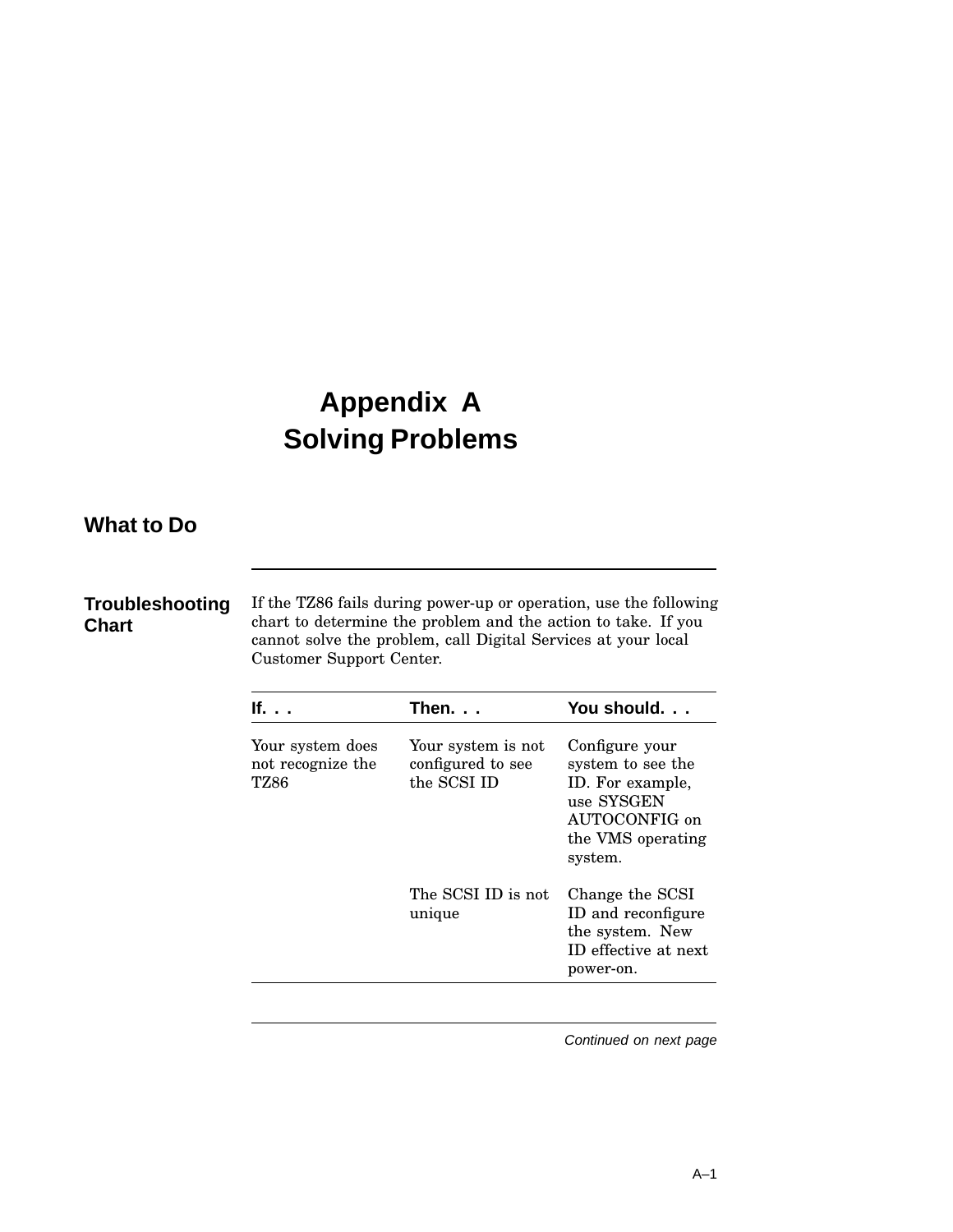### **What to Do,** Continued

| Troubleshooting<br><b>Chart</b> | If. $\ldots$                                         | Then.                                                    | You should.                                                                                                                                                                 |
|---------------------------------|------------------------------------------------------|----------------------------------------------------------|-----------------------------------------------------------------------------------------------------------------------------------------------------------------------------|
| (continued)                     | Your system does<br>not recognize the<br><b>TZ86</b> | The parameters for<br>your SCSI adapter<br>are incorrect | Check your SCSI<br>adapter installation.                                                                                                                                    |
|                                 |                                                      | The SCSI signal<br>cable is loose                        | Make sure the<br>connector on each<br>end of the cable is<br>fully seated.                                                                                                  |
|                                 |                                                      | The SCSI<br>terminator is<br>not present or is<br>loose  | Install the<br>terminator; make<br>sure the terminator<br>is fully seated.                                                                                                  |
|                                 |                                                      | The SCSI bus<br>is not correctly<br>terminated           | If the TZ86 is the<br>last or only device<br>on the bus, make<br>sure the terminator<br>is installed on the<br>TZ86.                                                        |
|                                 |                                                      |                                                          | If the TZ86 is not<br>the last or only<br>device on the<br>bus, check the<br>cable connections<br>and make sure<br>the terminator is<br>installed at the end<br>of the bus. |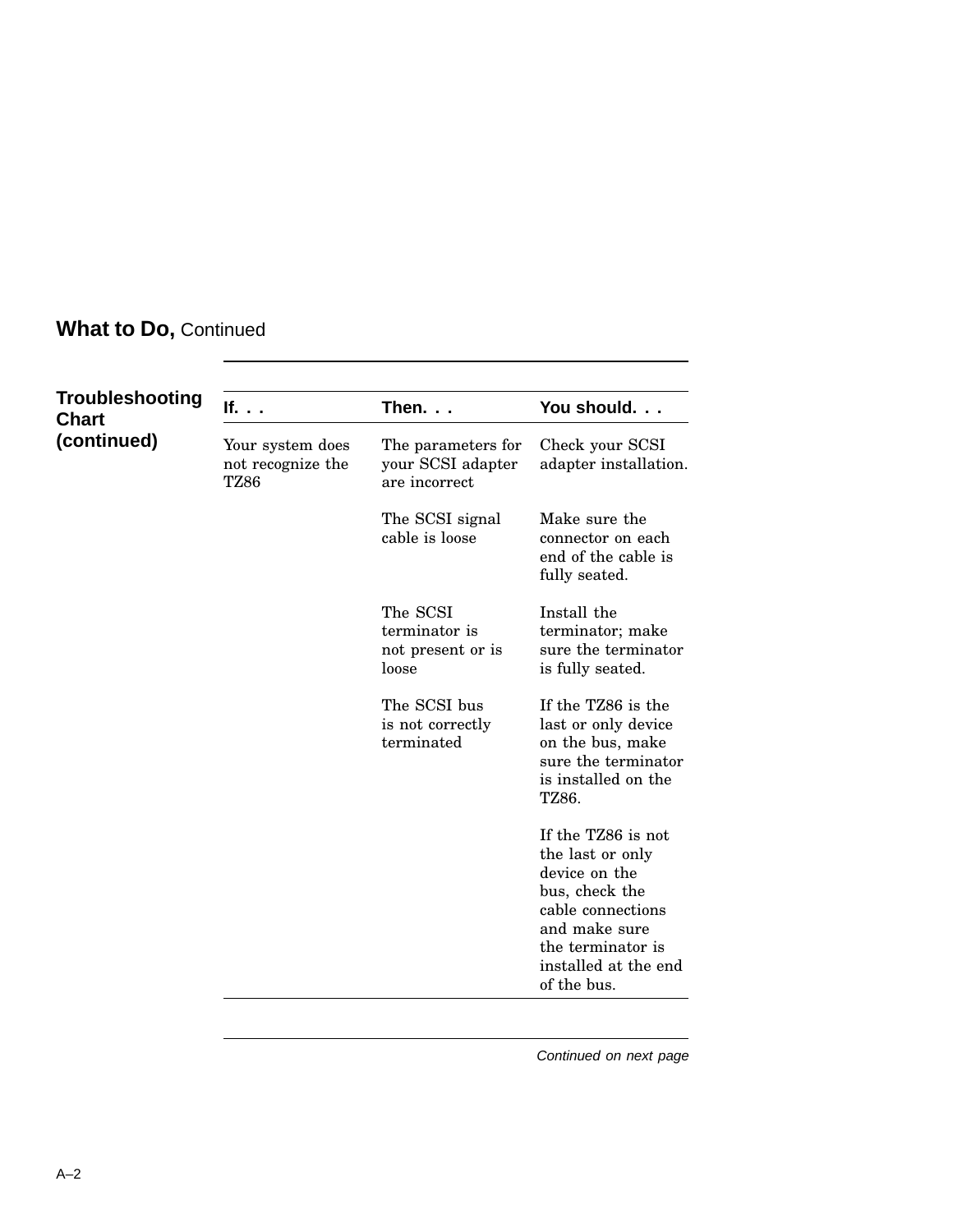### **What to Do,** Continued

| <b>Troubleshooting</b> | If. $\ldots$                                            | Then. $\ldots$                                                                                            | You should.                                                                                                                                                                                                  |
|------------------------|---------------------------------------------------------|-----------------------------------------------------------------------------------------------------------|--------------------------------------------------------------------------------------------------------------------------------------------------------------------------------------------------------------|
|                        | Your system does<br>not recognize the<br><b>TZ86</b>    | The SCSI<br>terminator is not<br>at the end of the<br>bus, or more than<br>two terminators<br>are present | Be sure to install<br>a terminator at<br>each end of the bus.<br>One terminator is<br>usually installed at<br>the system.                                                                                    |
|                        |                                                         | The SCSI bus is<br>too long, or too<br>many devices are<br>on the bus                                     | Limit the bus length<br>to the ANSI SCSI<br>standard of 6<br>meters (19 feet)<br>and the number<br>of devices on the<br>bus (including the<br>system) to eight.<br>Check your system<br>configuration rules. |
|                        | The TZ86 does not<br>power up                           | The TZ86 has no<br>power                                                                                  | Check the TZ86<br>power cord<br>connections, with<br>the TZ86 power<br>switch off.                                                                                                                           |
|                        | All four indicators<br>on the TZ86 front<br>panel blink | A drive fault has<br>occurred                                                                             | Press the Unload<br>button on the TZ86<br>front panel to clear<br>the error. If the<br>error does not clear,<br>call Digital Services.                                                                       |